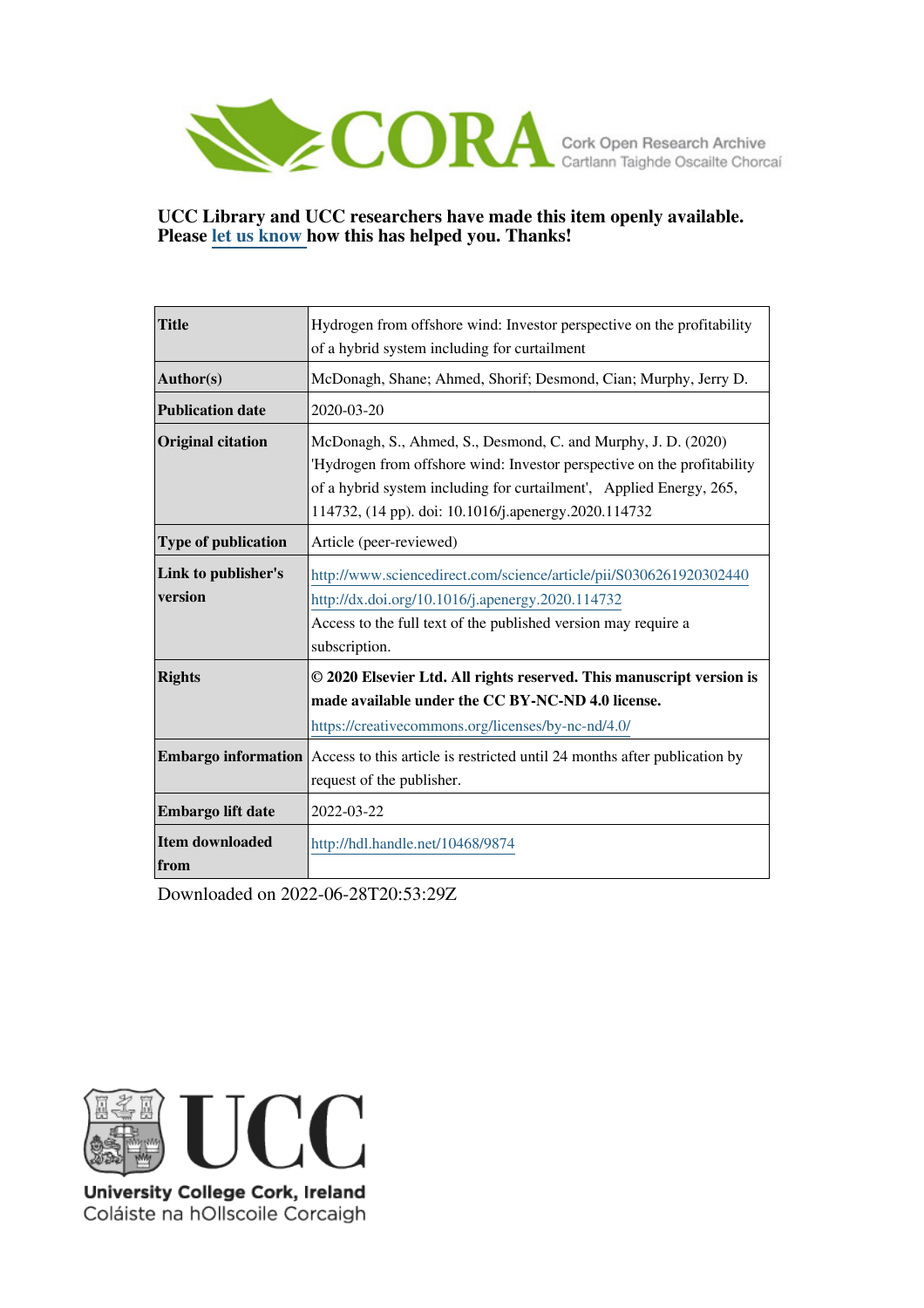# Title and Authors

# Hydrogen from offshore wind: Investor perspective on the profitability of a hybrid system including for curtailment

Shane McDonagh*1,2,3\**, Shorif Ahmed*1,4,* Cian Desmond*1,2,* Jerry D Murphy*1,2*

 *MaREI Centre, Environmental Research Institute, University College Cork, Ireland School of Engineering, University College Cork, Ireland Gas Networks Ireland, Cork, Ireland Loughborough University London, London, England*

*Corresponding Author: Shane.McDonagh@ucc.ie* 

### Keywords:

Offshore wind; Hydrogen; Power-to-Gas; Energy storage; Lifecycle cost; Financial analysis.

#### Abbreviations:

| CAPEX - Capital Expenditure                                |  |  |
|------------------------------------------------------------|--|--|
| FFH <sub>2</sub> - Fossil Fuel derived Hydrogen            |  |  |
| HGV - Heavy Goods Vehicle                                  |  |  |
| HHV – Higher Heating Value                                 |  |  |
| LCOE - Levelised Cost of Electricity                       |  |  |
| LCOH – Levelised Cost of Hydrogen                          |  |  |
| $L_{\text{diesel}}$ – Litre of diesel equivalent by energy |  |  |
| NPV – Net Present Value                                    |  |  |
| O&M - Operation and Maintenance                            |  |  |
| OWF-Offshore Wind Farm                                     |  |  |
| PtG - Power-to-Gas                                         |  |  |
| SMC - System Marginal Cost                                 |  |  |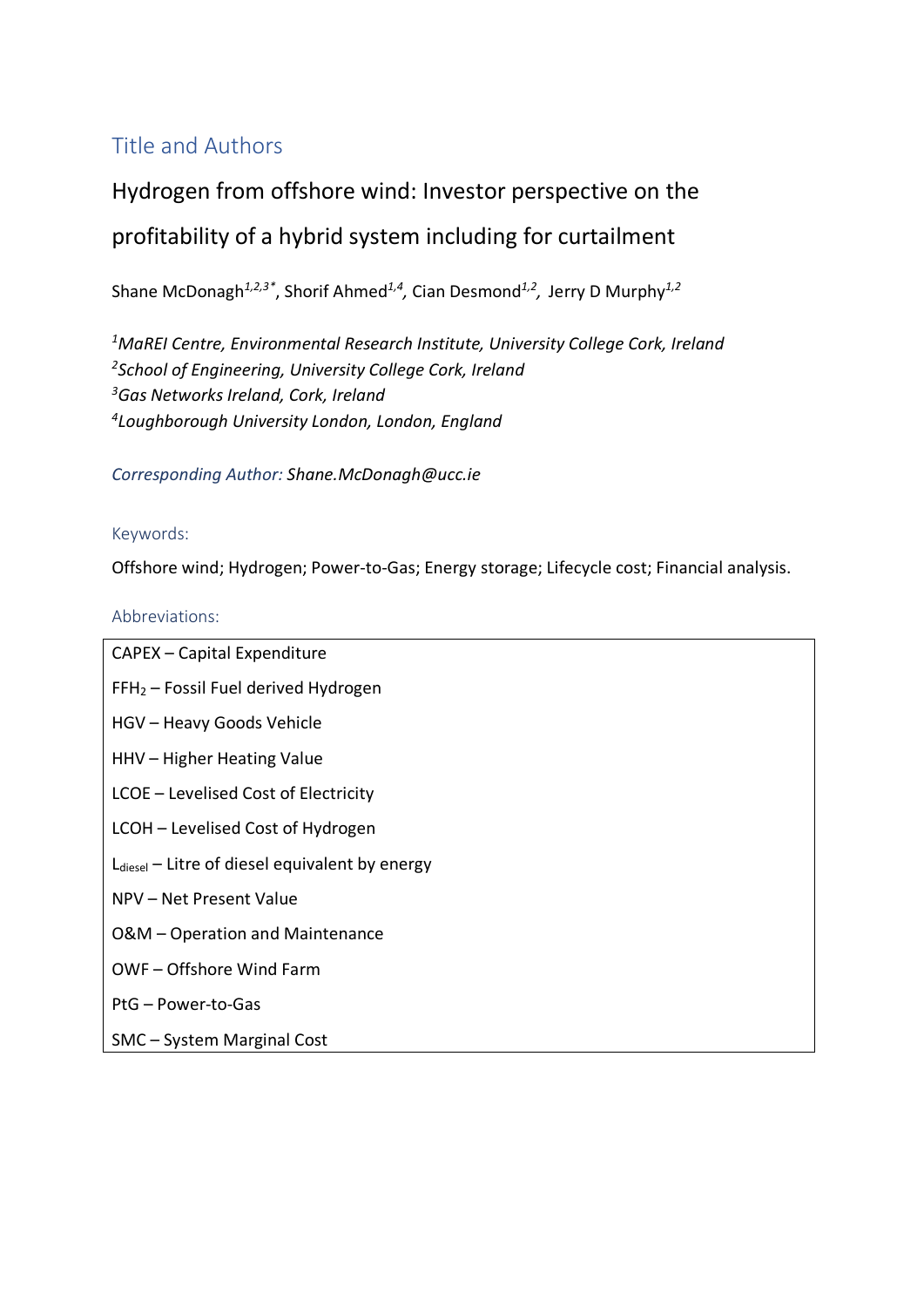# Abstract

Accommodating renewables on the electricity grid may hinder development opportunities for offshore wind farms (OWFs) as they begin to experience significant curtailment or constraint. However, there is potential to combine investment in OWFs with Power-to-Gas (PtG), converting electricity to hydrogen via electrolysis for an alternative/complementary revenue. Using historic wind speed and simulated system marginal costs data this work models the electricity generated and potential revenues of a 504MW OWF. Three configurations are analysed; (1) all electricity is sold to the grid, (2) all electricity is converted to hydrogen and sold, and (3) a hybrid system where power is converted to hydrogen when curtailment occurs or when the system marginal cost is low, analysing the effect of curtailment in each scenario. These represent the status quo, a potential future configuration, and an innovative business model respectively. The willingness of an investor to build PtG are determined by changes to the net present value (NPV) of a project. Results suggest that configuration (1) is most profitable and that curtailment mitigation alone is not sufficient to secure investment in PtG. By acting as an artificial floor in the electricity price, a hybrid configuration (3) is promising and increases NPV for all hydrogen values greater than  $\epsilon$ 4.2/kg<sub>H2</sub>. Hybrid system attractiveness increases with curtailment only if the hydrogen value is significantly above the levelised cost of  $\epsilon$ 3.77/kg<sub>H2</sub>. In order for an investor to choose to pursue configuration (2), the offshore wind farm would have to anticipate 8.5% curtailment and be able to receive  $\epsilon$ 4.5/kg<sub>H2</sub>, or 25% curtailment and receive  $\epsilon$ 4/kg<sub>H2</sub>. The capital costs and discount rates are the most sensitive parameters and ambitious combinations of technology improvements could produce a levelised cost of  $\epsilon$ 3/kg<sub>H2</sub>.

# 1. Introduction

As we continue to attempt to decarbonise our energy systems there is an increasing interest in and potential to develop offshore wind farms (OWFs) [1]. This is driven by a number of factors including climate targets, decreasing costs, greater offshore wind resources, and competition for suitable onshore sites [2]. Additionally, ambitions to electrify much of our heat and transport demand [3] mean that electricity from OWFs will be required to play an increasing role in electricity generation. 23GW of OWFs were installed worldwide as of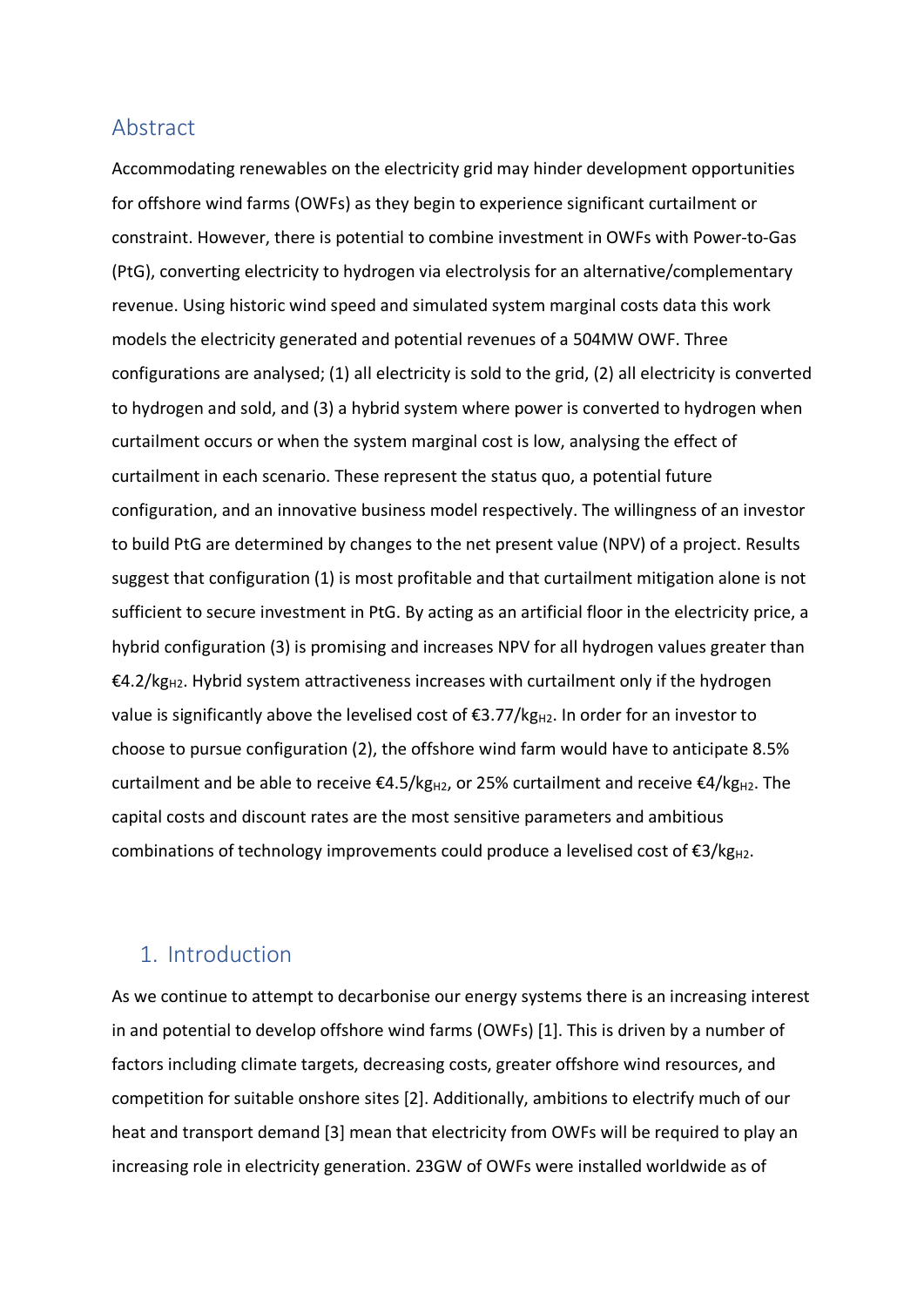2018, with the IEA Stated Policies Scenario estimating that this will increase 5-fold by 2030, and 15-fold by 2040 [4]. 560GW of installed capacity of OWFs is anticipated in their Sustainable Development Scenario, and so best utilisation of this capacity is a highly relevant topic.

Issues such as accommodating intermittent electricity [5] or in decarbonising industry and heavy transport [6], mean that conversion of some or all of the electricity generated by OWFs into the more flexible energy carrier hydrogen has significant potential as an alternative to traditional grid interaction [7,8]. Dedicated hydrogen production facilities produced 70Mt<sub>H2</sub> or 2758TWh<sub>H2</sub> (HHV of 39.4kWh/kg) in 2018 [9]. OWFs (at 50% capacity factor and 75% efficiency) could provide almost 67% of world demand from 560GW (installed capacity of OWFs anticipated in IEA's Sustainable Development Scenario goal for 2040). That said, it is expected that demand for hydrogen will grow in sectors that currently rely heavily on fossil fuels and so ambitions to install OWF would also need to grow. In fact, many future low carbon or net-zero emissions systems significantly feature the conversion of electricity to hydrogen via electrolysis (splitting water into hydrogen and oxygen), also known as Power-to-Gas (PtG) [10–12]. Continued advancements in PtG technology and falling OWF costs, along with anticipated changes in policy suggest that their combination could constitute an emerging business model. Previous work by the authors show that capacity factor and the electricity purchase are the two main drivers of levelised cost in a PtG facility [13,14] thus, direct connection to selected high capacity factor OWFs may provide a comparable economic return to electricity-only OWFs in the near future [15].

The results of this paper apply to any use of the hydrogen produced, for example to replace fossil fuel derived hydrogen (FFH<sub>2</sub>) as a feedstock in industrial processes [10,16]. However, the authors consider the PtG and back to power route to be too inefficient (maximum ca. 45%) given the advancements in alternative storage technologies [17] thus, not including it in this investigation. Conversion back to power may feature in future 100% renewable electricity systems though it more often appears as a sector coupling solution than as traditional electricity storage [18]. One potential market for produced hydrogen is in heavy goods vehicles (HGVs) where it offers an opportunity to couple the transport and electricity sectors without exacerbating the mismatch of supply and demand [19]. It has been shown that hydrogen fuel cell vehicles can under certain conditions outperform other transport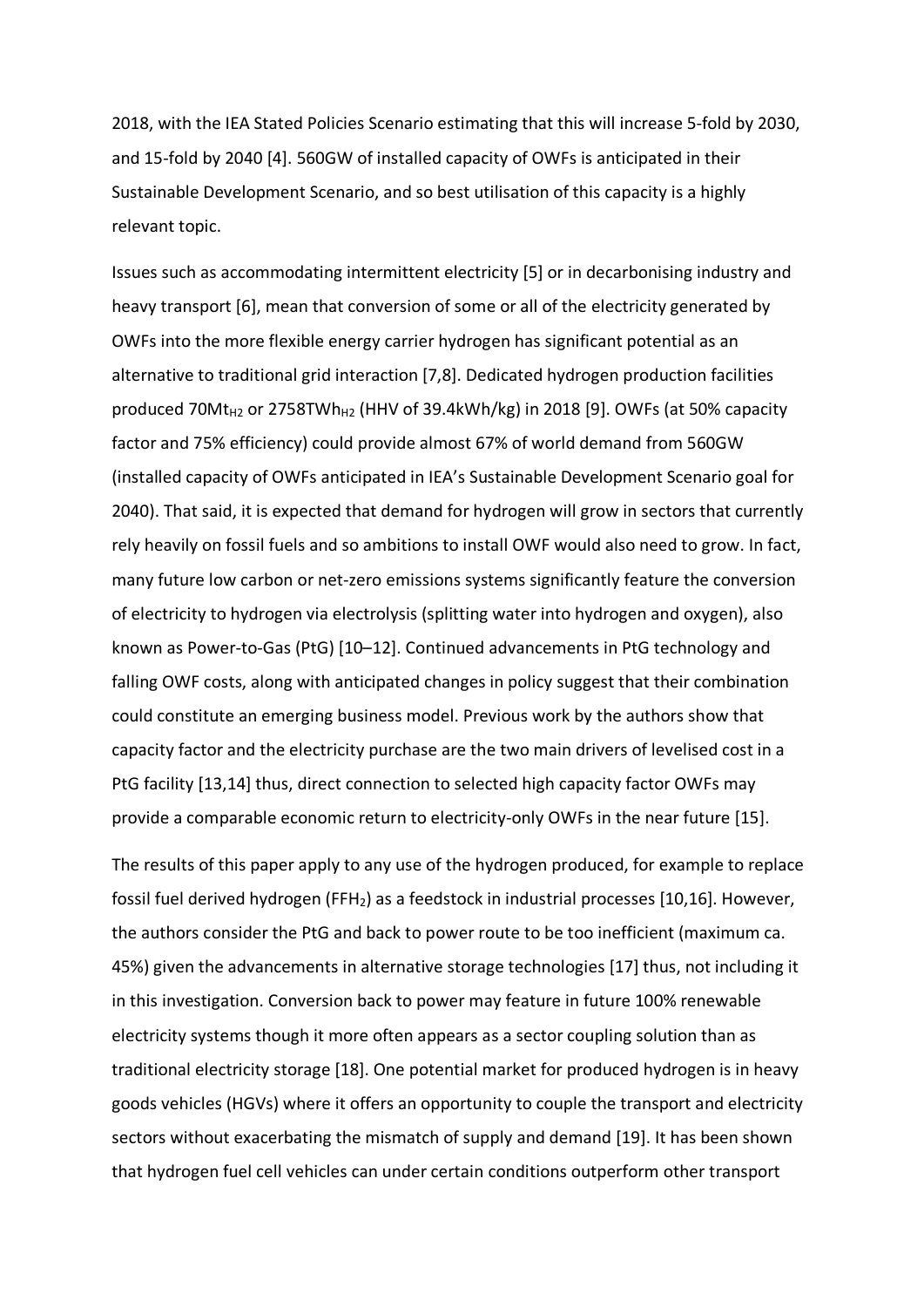options under multicriteria analysis including efficiency, emissions, and cost [20]. This result is further enforced by the limited potential of electric or hybrid options (other highest performing fuel options in [20]) for long haul HGVs [21]. Other works also conclude that selling hydrogen directly (as opposed to conversion back to electricity) is far more economic [22,23].

For investors this hybrid system (OWF and PtG) is seen as having the potential to offset some of the decreased revenue due to periods of suppressed electricity prices [24], as a means of capturing lost energy due to curtailment or constraint [25], and as providing an option between the electricity and hydrogen markets based on real time pricing [26]. For those researching future low-carbon energy systems, it can mitigate some of the storage requirements and provide a low carbon alternative fuel or feedstock in areas where decarbonisation is difficult [27]. The improving efficiencies, cost reductions, high pressure production, and ability of Proton Exchange Membrane (PEM) electrolysis to ramp up and down to match OWF output with limited technical constraint means that the combination is technically feasible [28]. Previous analysis has also shown that PEM can provide a greater economic return than AEL despite the higher capital cost, due in most part to the higher efficiency [13]. The success of such ventures will depend on the economic performance and hence the willingness to invest in such hybrid technologies [29].

There is a strong body of literature post-2014 examining the viability of hybrid systems, particularly with respect to onshore wind. However, it is difficult to find directly comparable papers on the topic. Substantial cost reductions have been achieved since their publication and many are highly location specific or focus only on a specific element of the system [23,30]. Some authors focus on the viability of simpler systems to minimise economic losses [22,30], with the PtG hybrid system producing a low cost production of  $\epsilon$ 4.2/kg<sub>H2</sub> [23]. Jiang et al and Hou et al approach the problem from the perspective of an investor aiming to optimise their PtG investment [22,31]. Hou et al. conclude that hydrogen wholesale prices (values) above  $\epsilon$ 2-5/kg<sub>H2</sub> are required [22], while Jiang et al. report that levels of curtailment from 5-11% will still be seen in an optimised system [31]. Olateju et al. conclude that the costs involved mean that the hydrogen produced is not competitive with FFH<sub>2</sub> [30]. However, their cost assumptions, methodologies, and results make it difficult to draw additional conclusions relative to this work. Glenk et al. derived the optimal installed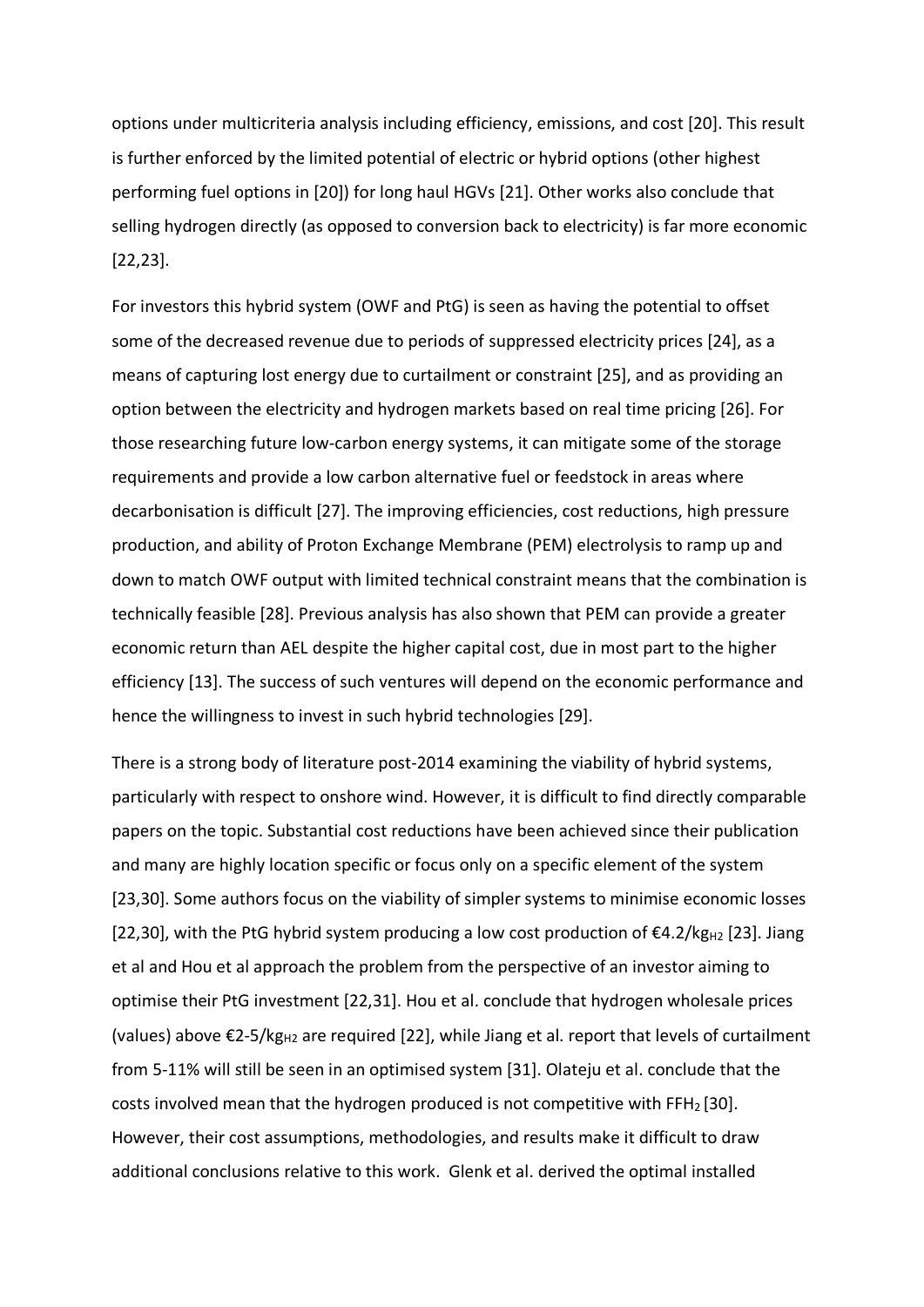capacity of PtG relative to the wind energy capacity; the work assessed the advantage of PtG to an investor in two different electricity markets (Germany and Texas) [26]. Their perspective is that producing renewable hydrogen will be benefical to investors and competitive with FFH<sub>2</sub> in the future given current cost reduction trends [26]. A gap in the state of the art is that no paper specifically addresses the viability of hydrogen with respect to the curtailment experienced by the wind farm during its opperational lifetime.

In this paper, investor interest is determined by the net present value (NPV) of a project and its annual revenues. Other indicators such as the levelised cost of the hydrogen (LCOH) produced will be used to determine the necessity or likelihood of incentivisation. If the NPV of a hybrid system is equal to that of an OWF alone, it can be said that the hybrid configuration would be of interest to investors. The conditions and incentives necessary for this result are determined by modelling one such potential project. A 504MW OWF in the Irish Sea was chosen as a it is currently under consideration; Europe was chosen as it leads the development and installation of OWFs [1,2]. This paper focuses on the year 2030, in order to allow likely technology cost reduction for both OWF and PtG to be considered. Using real wind speed [32] and electricity price data [33] a model was developed to calculate the NPV of an OWF. PtG of varying capacity, producing hydrogen at varying value was included in the model. Sensitivity analysis was performed on the system specifications/costs as well as the levels of curtailment experienced. To the best of the authors' knowledge, this is the first paper to examine configurations combining real wind speed and electricity price data from an OWF with a PtG system of varying capacity, with an ambition to inform academics, developers and policymakers on the potential of OWF and PtG hybrid systems.

The objectives of this paper are to:

- Develop the NPV of an OWF and compare it to that of a hybrid system to assess investor interest;
- Examine the effects of curtailment with respect to increasing attractiveness of a hybrid system;
- Perform sensitivity analysis on the system costs in terms of levelised cost of hydrogen and NPV;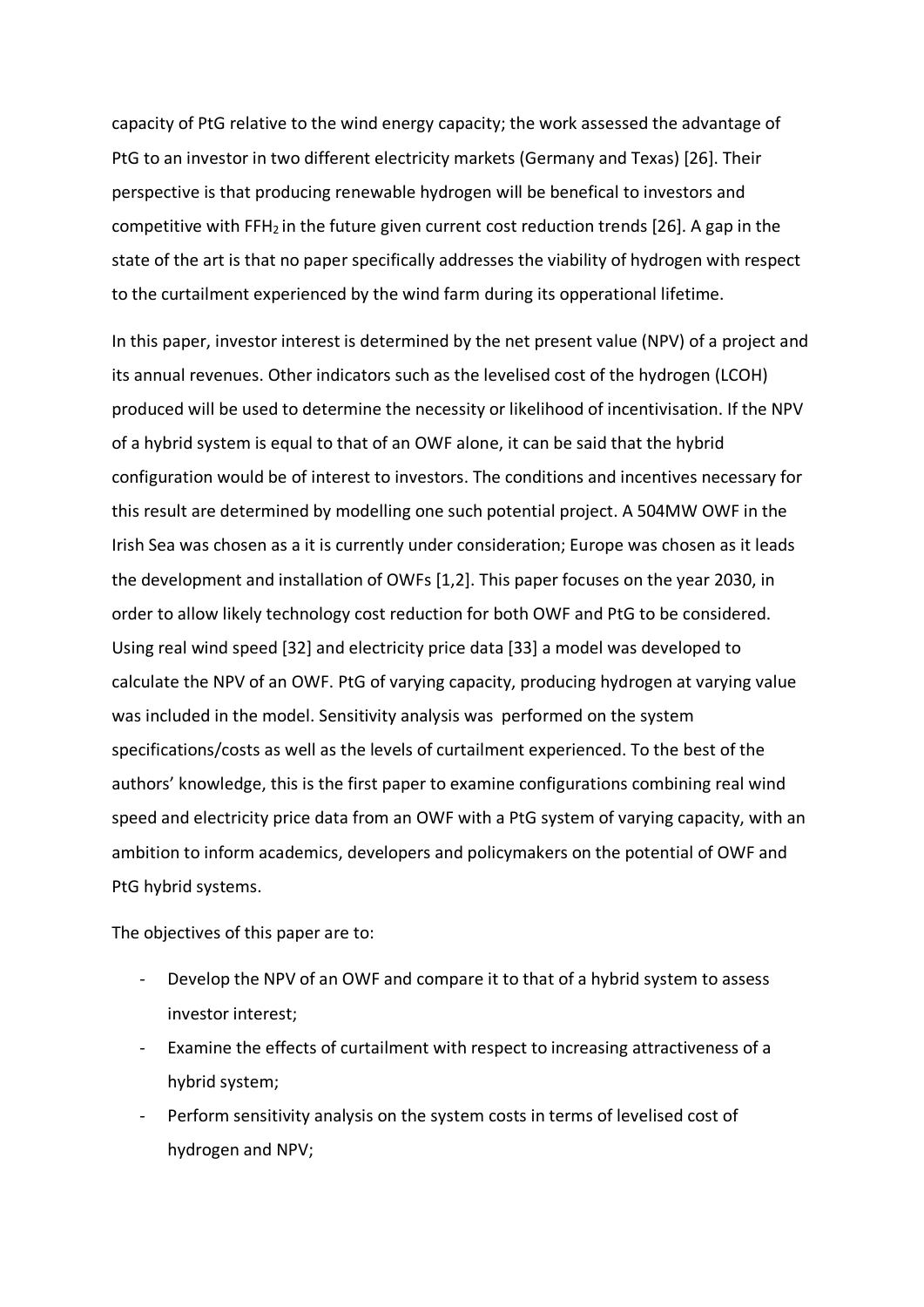- Derive insights suitable for policymakers on potential benefits and incentivisation.

# 2. Methodology

### 2.1 Introducing the system components

The systems modelled consist of an offshore wind farm (OWF) and a Power-to-Gas (PtG) installation including compression and storage, in various configurations, in order to evaluate and compare the viability of producing hydrogen to the business as usual case (electricity only). Respective systems are assumed to commence operation in 2030, therefore beginning construction ca. 2027.

### 2.1.1 The Offshore Wind Farm (OWF)

Distance to shore and water depth are primary cost drivers of OWF development [34,35]. Therefore, closer to shore OWFs are likely more suitable for consideration of the hybrid concept as the cost of hydrogen produced would be smaller than for more distant OWFs. The conditions necessary (for example, higher hydrogen value) for more expensive OWFs to provide comparable returns to their less expensive counterparts through the hybrid concept would likely not occur until further in the future. Dismukes et al. found no evidence of significant economies of scale or country-specific learning effects in the offshore wind market [35], with project cost more a function of local conditions though future costs reductions are anticipated [36]. Thus, the OWF modelled will be a 504MW installation in the Irish Sea (14.5km from shore) currently at the development process [37], representative of OWFs that would be suitable for PtG (high projected capacity factors, relatively close to shore, and shallow waters). Europe may be leading the development and installation of OWFs, but the model used here is representative of OWFs as a whole [1,2]. The development consists of 63 No. 8MW LEANWIND reference turbines, with a hub height of 110m and whose technical specifications are found in literature [38].

#### 2.1.2 Power-to-Gas (PtG) and compression

In the period analysed it is expected that Proton Exchange Membrane (PEM) electrolysis will be the dominant electrolysis technology given anticipated cost reductions, transient operation capabilities, and efficiency improvements [28]. It is suggested to be superior to alkaline electrolysis or solid oxide electrolysis in terms of producing pressurised high purity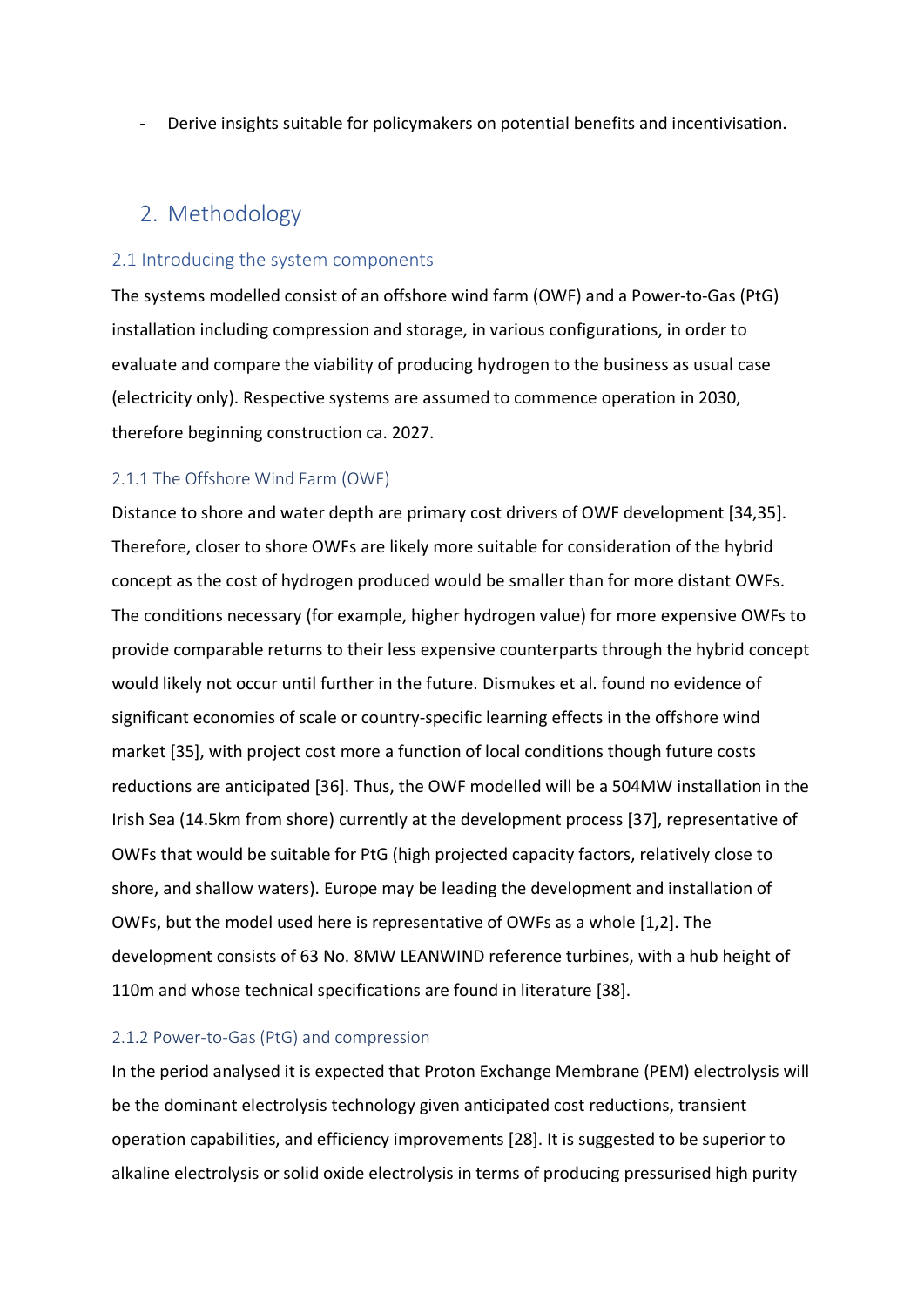hydrogen, operating under variable or low power, and commercial availability [39]. It is justified to pay significantly more upfront cost due to the lifecycle benefits of PEM in 2030 [13]. Due to the low volumetric energy density of hydrogen additional compression up to 500 bar is required to efficiently ship the gas via tube trailer or for transport applications (c. 3.54kWh/mn<sup>3</sup> for hydrogen versus 10 MWh/m<sup>3</sup> for diesel). Therefore, total efficiency is given by the electrolysis stack efficiency (4.6kWh/m<sup>3</sup> [13]) plus the compressor efficiency (2.2kWh/kg<sub>H2</sub> [40] or 0.2kWh/m<sup>3</sup>), yielding an overall efficiency of 4.86kWh/m<sup>3</sup>. This figure is reduced to 4.8kWh/ $m<sup>3</sup>$  to account for synergies between pressurised electrolysis and compression, and slight scale effects on auxiliary power consumption, and is still in agreement with literature at 74% energy return ( $H_2$  HHV of 3.54kWh/m<sup>3</sup>) [41,42]. The PtG element of this project would be located onshore to reduce cost (electricity brought ashore alone as opposed to both hydrogen pipeline and electricity cable) and avail of a freshwater supply.

#### 2.2 Operational model

The power generated, and hence electricity or hydrogen sold, is determined by historical wind speed data. The hourly system marginal (wholesale electricity) cost, sometimes referred to as system marginal price or clearing price, and system load for the project lifetime are generated based on historical data from the transmission system operator. Using these an estimate for curtailment can be calculated. Finally, this information is used to calculate economic indicators for the proposed project configurations.

#### 2.2.1 Electricity market data

System Marginal Cost (SMC) and system load data were required in order to estimate revenues and curtailment over the lifetime of the project. In order to obtain this, historical data between 01/01/2008 and 29/01/2018 were investigated [33]. Blank entries were removed, and the half hourly data was converted to hourly by averaging consecutive entries in order to correspond with the available wind speed data. Data was sorted by delivery hour and month across the period. It was found that the data as a whole displayed a nonparametric distribution, and only weak correlations existed between SMC and system load. Therefore generating SMC data for the project lifetime was achieved by finding the mean and covariance in each hour of a month, and using multivariate normal random numbers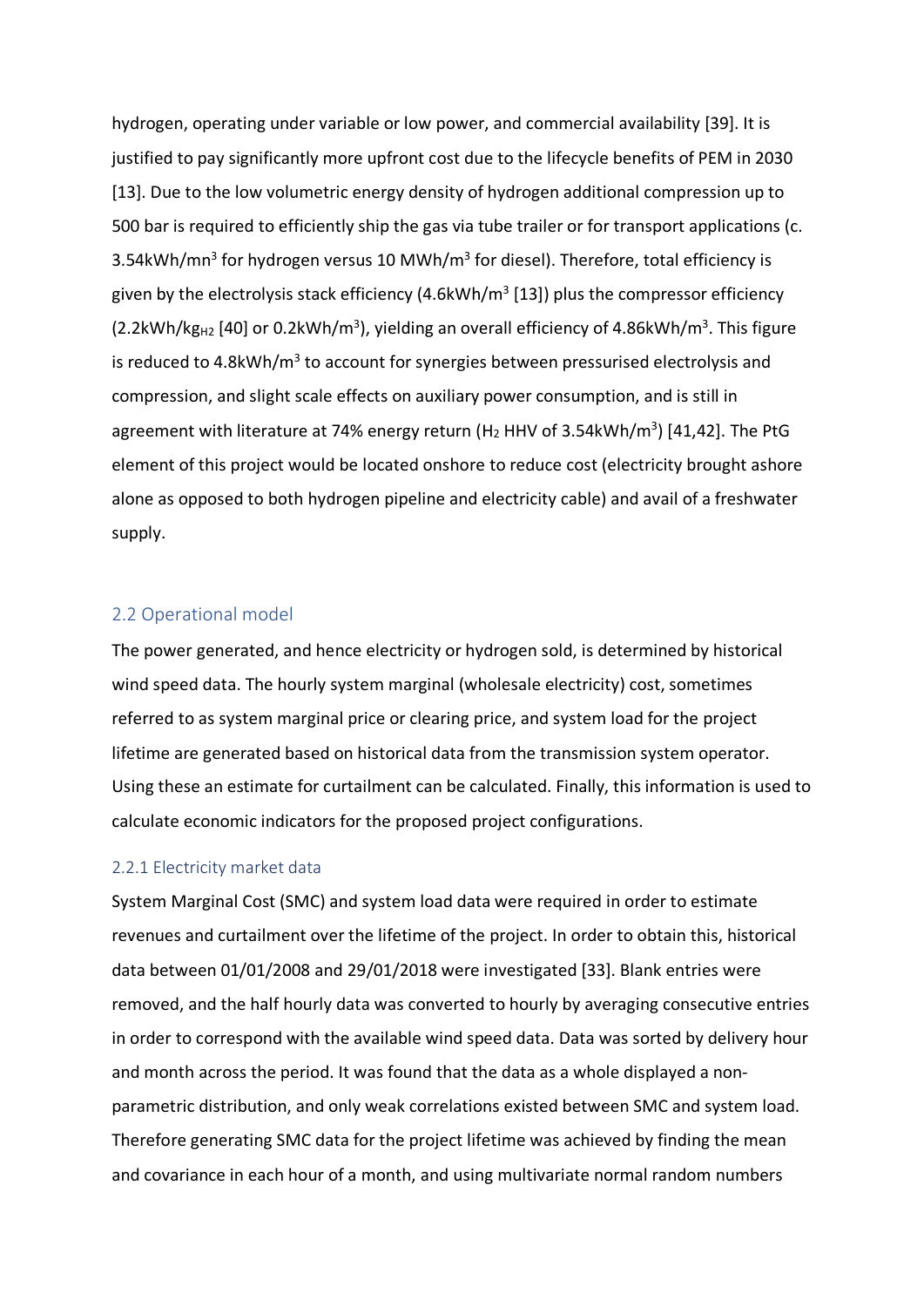function to generate values [43]. This methodology was also used for system load. This approach produced data sufficiently realistic for this study, accounted for hourly and seasonal variations, and was validated against an existing model of the electricity market being analysed. Details of this validation are provided in Appendix 1.2 and 1.3.

#### 2.2.2 Modelling Curtailment

In order to evaluate the effects of curtailment on the performance of the OWF or hybrid system, a model to generate curtailment frequency and extent was produced. The model operates on the basis that a limited amount of variable generation can be accommodated on the grid at any given time. This is generally known as the System Non-Synchronous Penetration (SNSP) limit, Equation 1 [44]. The variable renewable generation in the jurisdiction being examined is almost exclusively wind, and so Equation 1 is simplified and can be described as below with "wind generation" replacing "variable generation" as would be the case where solar and/or wave were also present.

$$
SNSP = \frac{Wind \, generation + Imports}{System \, demand + Exports}
$$
 (1)

As there exists an upper limit of SNSP, curtailment is most likely to occur when wind generation is high relative to system demand. Comparing the wind speed across the whole jurisdiction against the wind speed at the planned OWF site, we find them to be highly correlated ( $R^2$  of 0.92). Therefore, when estimating curtailment of the planned OWF it is more likely to occur, and to a greater extent, when the wind generated across the whole jurisdiction is high relative to system demand in a given hour. Estimating the wind power generated across the jurisdiction was achieved by assuming the same characteristics (including power and wake effects losses [36]) as the turbines in the OWF, but with a hub height of 80m and 10% reduced performance across all wind speeds [45], analogous to the older fleet of turbines that would be installed onshore in 2030. In line with national targets it is assumed that 9GW of wind capacity will be installed by 2030. The Z component (vector sum of northward and eastward wind speed values) of the averaged MERRA-2 data across the whole jurisdiction (Ireland) was then used to calculate the hourly wind power. Maximum storage, flexible demand, and export capacity together are equivalent to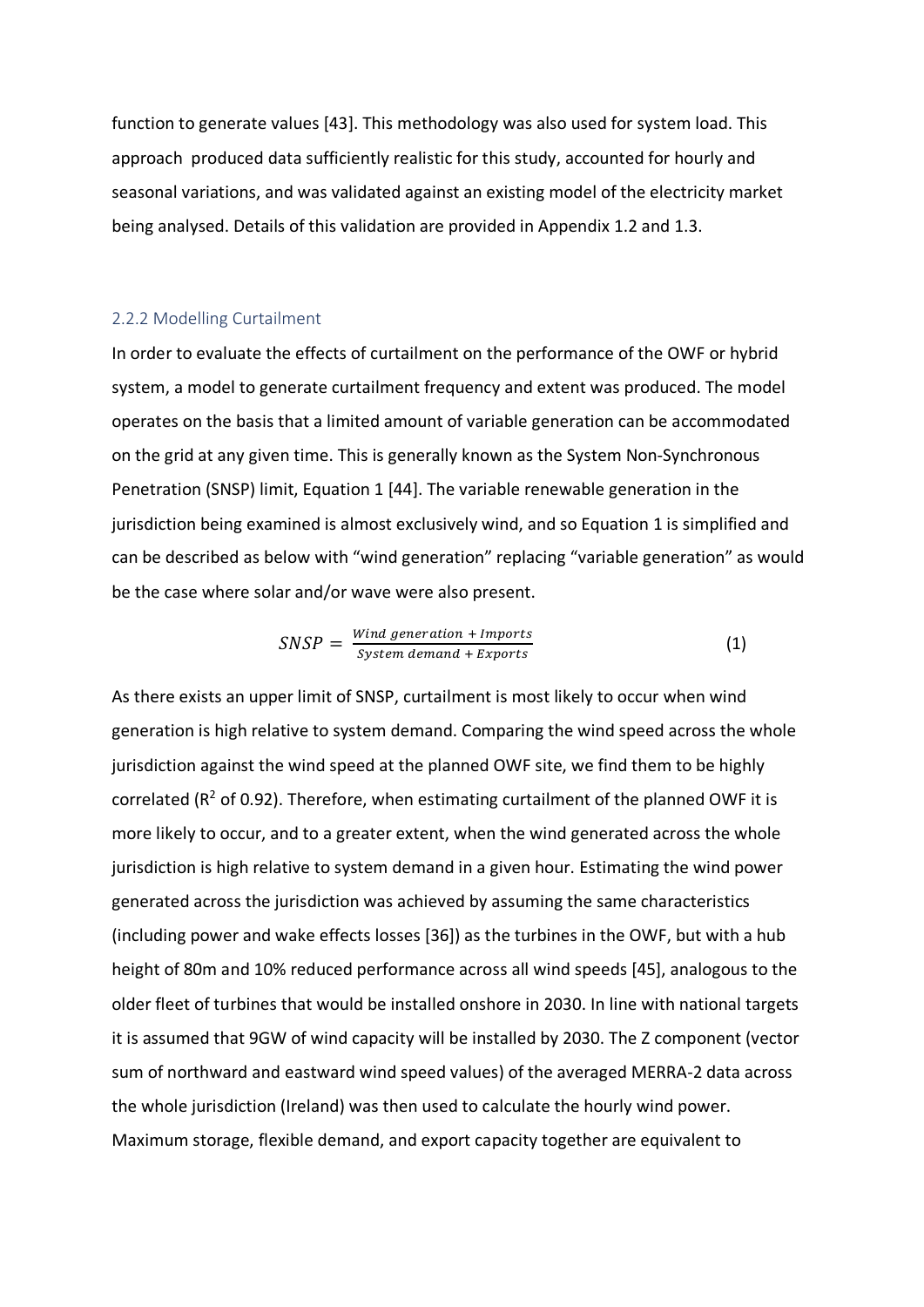"Exports" in Equation 1 and are assumed to sum to 1500MW, and so with this a pseudo-SNSP (P-SNSP) can be developed for each hour, Equation 2.

$$
P-SNSP = \frac{Wind\,\, generation\,\,across\,\,inification}{System\,\,dem\,\,anad\,\,+1500MW} \tag{2}
$$

The P-SNSP is normalised with respect to the maximum value in the set. Due to the methodology used (normalising results), the assumptions made here do not affect the results with respect to the OWF being examined and are simply a means of introducing curtailment into the model. If the P-SNSP in an hour is above a threshold input value (which is adjusted to achieve the desired overall curtailment figure), the power generated by the OWF will be curtailed according to the value of the P-SNSP. This is superior to randomisation as curtailment is most likely to occur during high wind generation and lulls in system demand. The market then responds as supply exceeds demand and system marginal (hourly wholesale) costs fall as a result, as is the case in reality; this can be explored in Lagarde et. al [24]. This method is also compatible with the structure of the electricity market [46].

#### *Box 1: How the P-SNSP and curtailment work in the model*

A threshold value (T) is varied representing the OWF generation that can be accommodated. If P-SNSP < T, then no curtailment occurs. If P-SNSP  $\geq$  T, then curtailment does occur.

**Example:** Threshold value (T) of 0.65.

P-SNSP is 0.54, below threshold, no curtailment occurs and a value of 1 is then applied, implying 100% of power can be accommodated on the grid. P-SNSP is 0.7, above the threshold, this implies only 70% of the power generated can be accommodated on the grid, 30% is curtailed.

The threshold P-SNSP value can be varied to achieve desired levels of curtailment, which is sufficient for our purposes. In reality some OWFs are shut down while others continue uncurtailed. The asset chosen to be shut down will vary and over the lifetime of an OWF will be the equivalent to the methodology used here. How curtailment is dealt with is detailed in the following sections.

#### 2.2.3 Offshore wind farm

The power generated by the OWF was calculated based on hourly MERRA-2 wind speed data at the planned site [32] and the characteristics of the LEANWIND 8MW reference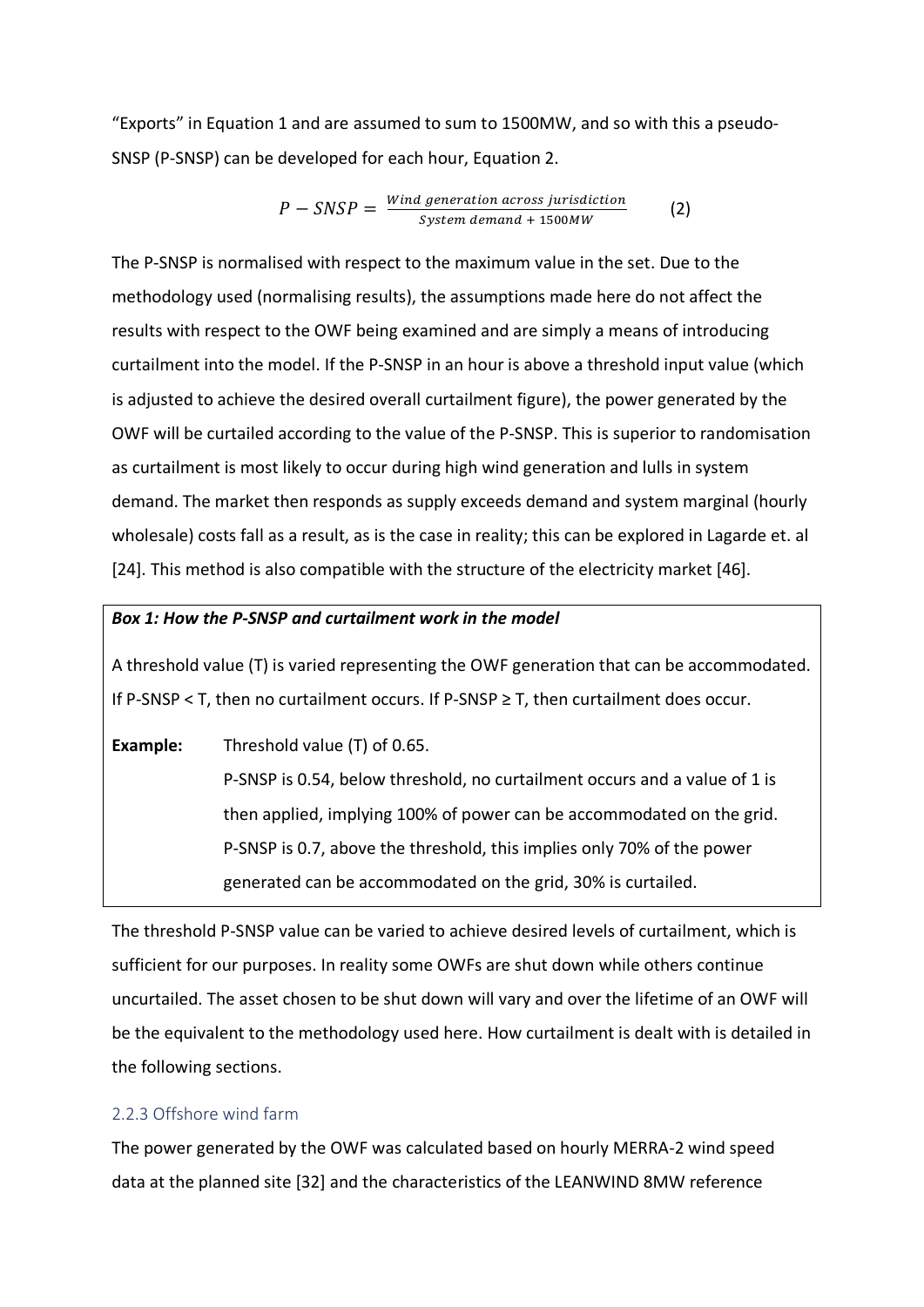turbine [38]. The Z component of the wind speed was extrapolated to 110m (turbine hub height) using the power law with an exponent of 0.13 [47]. The turbine cuts in at 4m/s, is rated for 12.5m/s, and cuts out at 25m/s. Power losses of 2%, and wake effects losses of 1.5% were assumed [36]. Using these the power generated at each hour is calculated for the lifetime of the OWF. In the electricity only system, the power generated is then multiplied by the corresponding hourly curtailment figure (1 represents no curtailment), before it is sold at the SMC to produce a figure for revenue in that hour.

#### 2.2.4 Hybrid system

In a hybrid system, in each hour a decision between selling the power generated as electricity or as hydrogen is made, or if curtailment is occurring, both simultaneously. When producing hydrogen, the power generated by the OWF (minus losses) is converted to kilograms of hydrogen at an overall efficiency of 4.8kWh/m3 (74%) to include for compression and other auxiliary processes, and assuming  $39.4kWh/kg_{H2}$  (HHV). This model uses the value of hydrogen with respect to the hourly SMC to choose an option. The SMC at which it becomes more profitable to produce hydrogen (set point) is given in Equation 3 and derived in Appendix 2.

Set point = 
$$
\frac{P tG \text{ efficiency} \times H_2 \text{ sale price} (\text{\textsterling}/kg)}{H_2 \text{ energy density} (MWh/kg)}
$$
 (3)

In the model PtG can be installed at various fractions of the capacity of the OWF (see Figure 2). If the installed PtG is less than the OWF, hydrogen is produced at maximum capacity when the SMC is below the set point, with the remaining power sold as electricity. If curtailment is occurring and the SMC is above the set point the curtailed power is diverted to PtG, only in the case that curtailment exceeds PtG capacity is power unused.

#### 2.2.5 Economic model

This is intended to be a representation of a 504MWe OWF with and without PtG of various capacity, examining specific questions, therefore a number of assumptions are made with respect to the calculations:

- Commissioning and decommissioning periods are not included, associated costs are incurred wholly in year one and the final year respectively.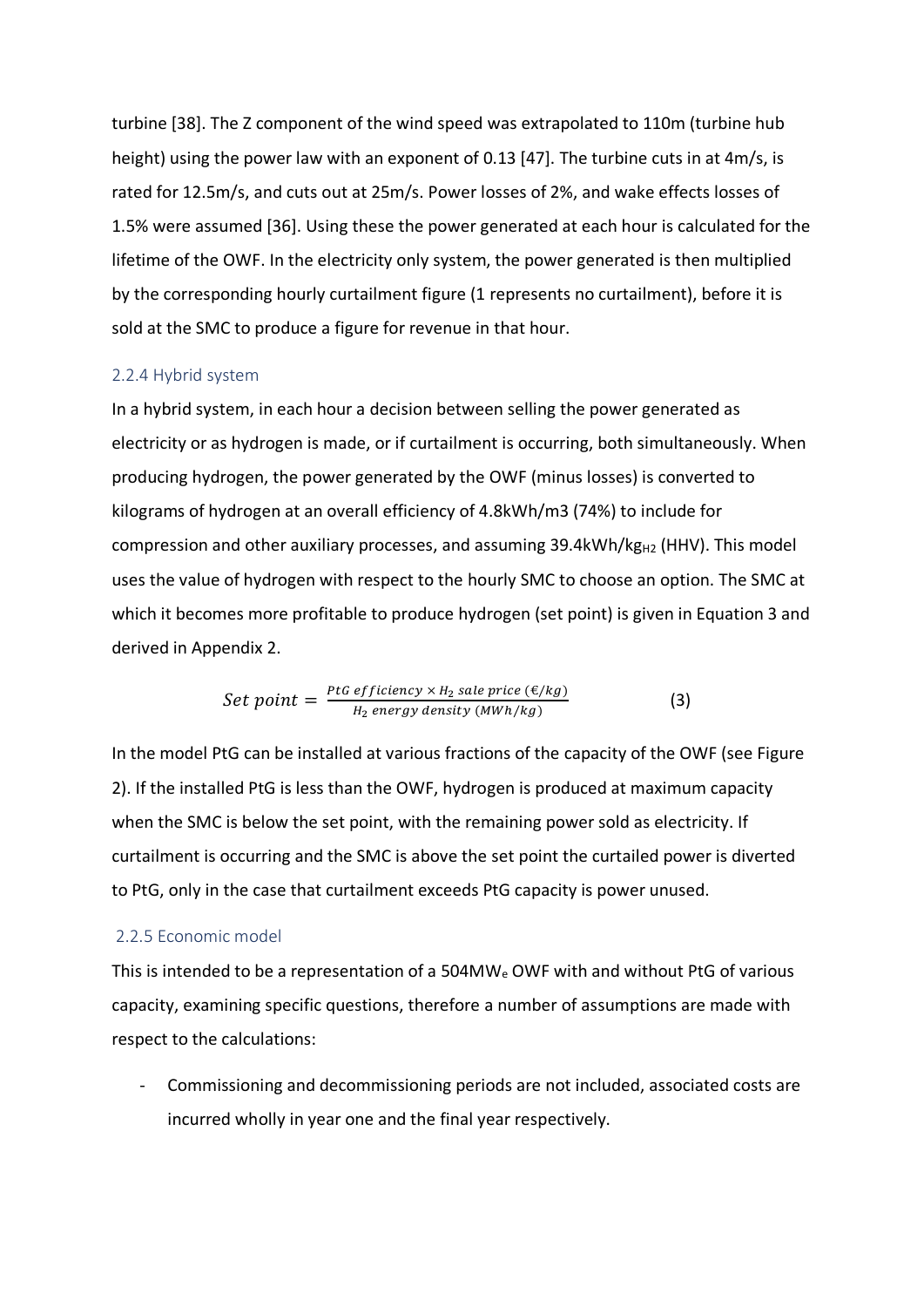- No faults or delays throughout the project lifetime are modelled, however standard operation and maintenance costs are included.
- Day ahead price information allows the hybrid system to operate purely off a set of constraints (set point) with perfect foresight and constant efficiency.
- All of the hydrogen produced is sold and the value is fixed throughout the project lifetime.
- No alternative incomes or debt to equity ratio effects are considered.

The equations for revenue, levelised costs, and net present value in each of the configurations can be found in Appendix 2. They are standard economic indicators and allow for the comparison of each project from the perspective of a potential investor.

Although previous work has shown that the sale of oxygen produced during electrolysis can reduce the levelised costs, is not considered here as the volumes produced would saturate most markets; further assessing this is beyond the scope of this paper [13]. Incentives, taxes, and other region-specific variables are also not considered in order to maintain the general relevance of the results. Respective high-level system costs and specifications are detailed below and used in the model.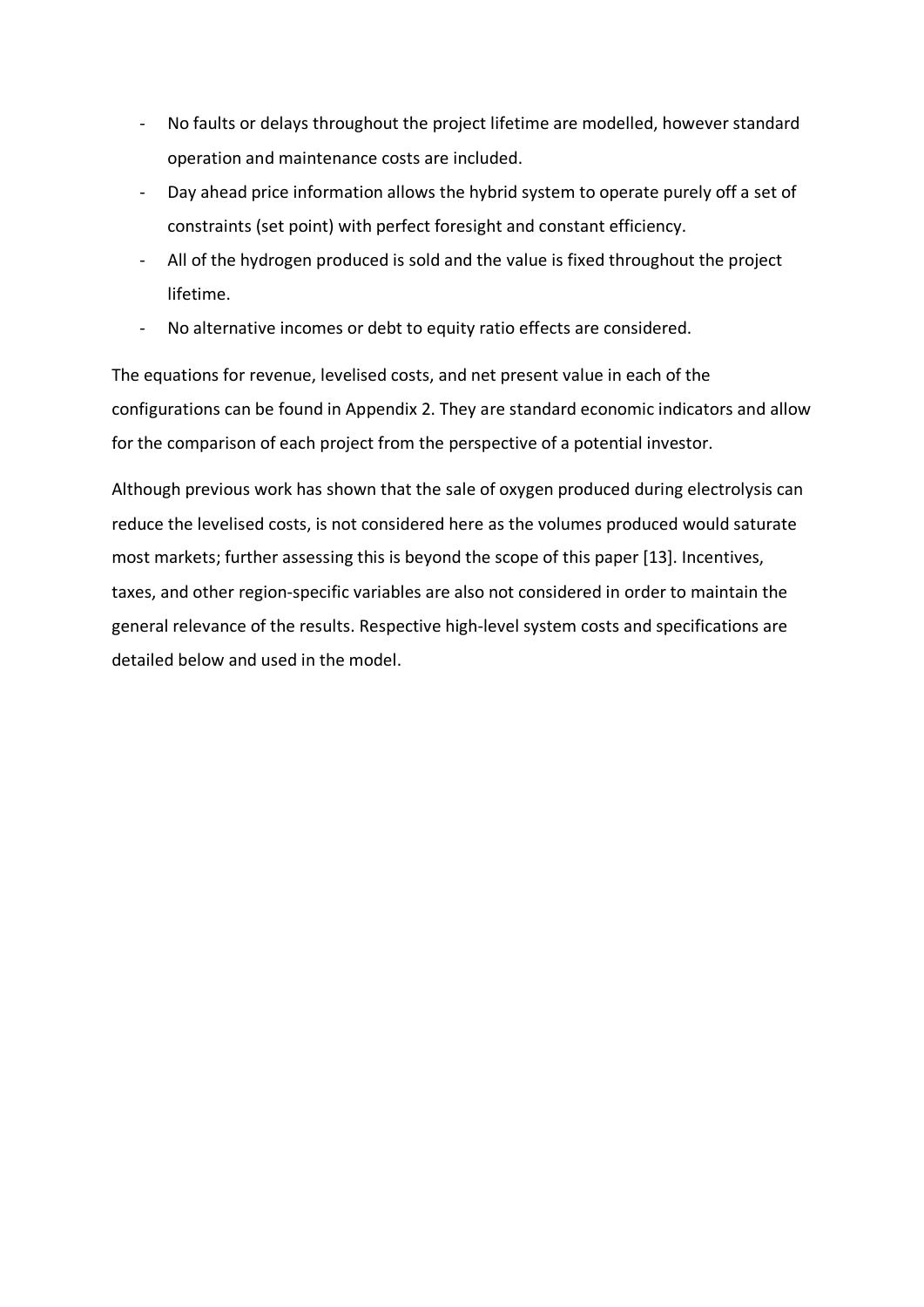# **Table 1: Simplified costs for the components of an OWF/PtG hybrid system.**

For the period 2030. Where large variations in estimates were found, median value were used. These represent base values. Sensitivity analysis is performed and detailed in the results and discussion.

| Component            | <b>CAPEX</b>    | O&M per      | <b>Notes</b>                               | <b>Source</b> |
|----------------------|-----------------|--------------|--------------------------------------------|---------------|
|                      | $(\epsilon/MW)$ | annum        |                                            |               |
| <b>Wind Turbines</b> | 1,500,000       | 3% of        | Estimate based on literature and           | [2,36,48]     |
|                      |                 | <b>CAPEX</b> | assuming reductions to 2030.               |               |
|                      |                 |              | DECEX of 10% of CAPEX in final year.       |               |
| Electrolysis &       | 850,000         | $3.2%$ of    | Additional 15% balance of plant.           | [13, 26, 49]  |
| Compression          |                 | <b>CAPEX</b> | Catalyst replacement and system            |               |
| (located             |                 |              | overhaul every ca. 8 years at 32% of       |               |
| onshore)             |                 |              | CAPEX.                                     |               |
|                      |                 |              | Water cost $\epsilon$ 1.2/m <sup>3</sup> . |               |
| Hydrogen             | €6,000/MW       |              | 24 hours storage at full load              | [31, 50]      |
| storage              | per hour        |              | considered.                                |               |

CAPEX – Capital expenditure, O&M – Operation and Maintenance, DECEX – Decommissioning expenditure

### **Table 2: Base economic considerations used in the model.**

| Assumptions used in the model are listed here and varied in the sensitivity analysis. |                       |                                                                                                              |  |  |  |
|---------------------------------------------------------------------------------------|-----------------------|--------------------------------------------------------------------------------------------------------------|--|--|--|
| Variable                                                                              | <b>Value</b>          | <b>Notes</b>                                                                                                 |  |  |  |
| Discount rate                                                                         | 6%                    | Project is assumed low risk by 2030                                                                          |  |  |  |
| Hydrogen value                                                                        | €4/kg <sub>H2</sub> . | €3/kg <sub>H2</sub> to $\epsilon$ 5/kg <sub>H2</sub> is equivalent to $\epsilon$ 0.75 to $\epsilon$ 1.25 per |  |  |  |
| (wholesale price to                                                                   |                       | litre of diesel by energy* (L <sub>diesel</sub> ) in 2019.                                                   |  |  |  |
| the producer)                                                                         |                       | Hydrogen contains 39.4kWh/kg (HHV).                                                                          |  |  |  |
| Project lifetime                                                                      | 25 years              | Standard assumption.                                                                                         |  |  |  |

\*Diesel contains ca. 10MWh/litre and is used for comparative purposes throughout.

The hydrogen value can be comprised of any combination of wholesale price and incentive,

for example a hydrogen value of €4.5/kg<sub>H2</sub> may include a wholesale price of €3.5/kg<sub>H2</sub>

(8.9c/kWh<sub>H2</sub> or €0.89 L<sub>diesel</sub>) and a transport fuel production incentive of  $€1/kg_{H2}$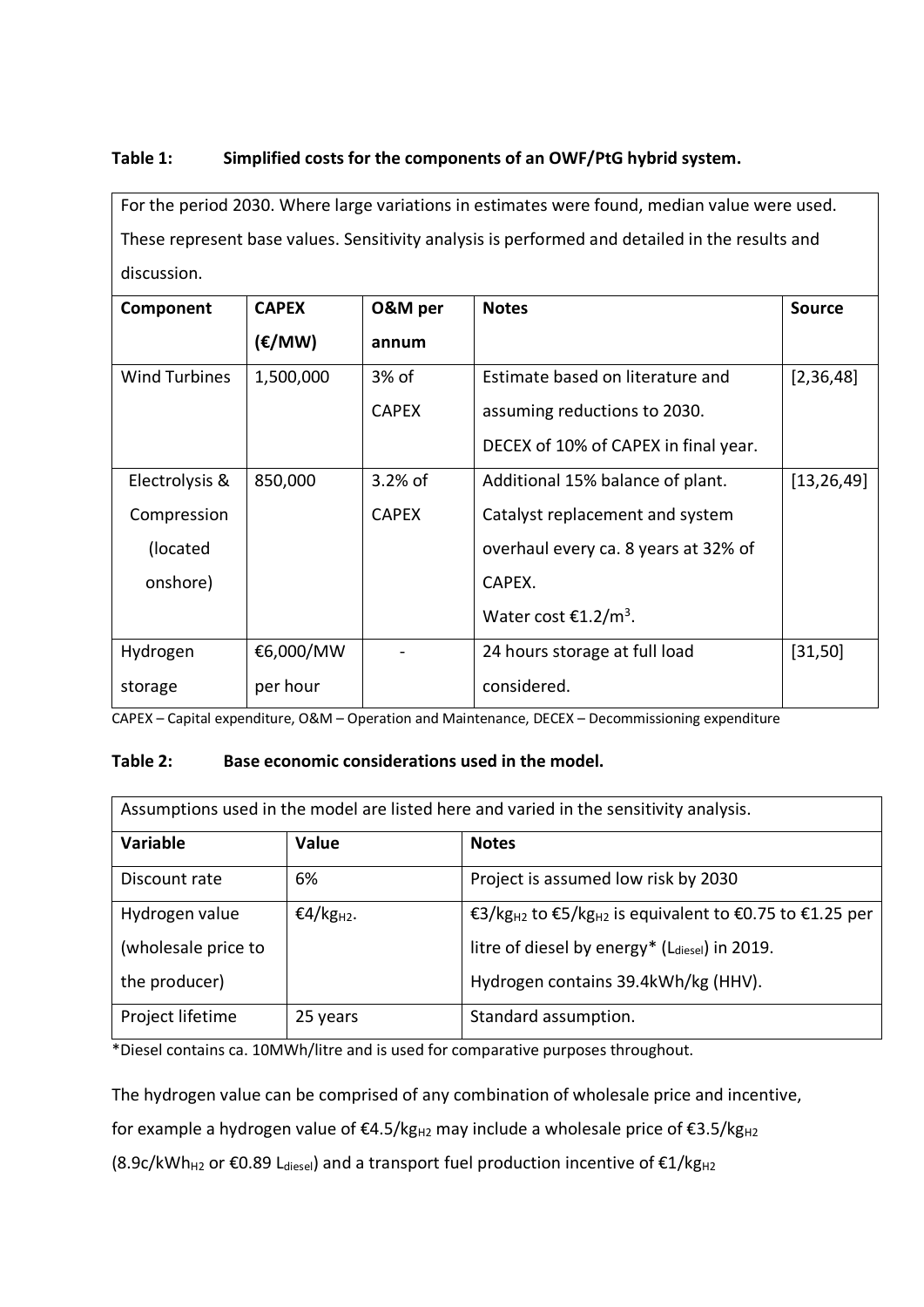$(2.54c/kWh_{H2})$ . The additional costs of for example installing a hydrogen filling station are not included in this figure. Any incentive scheme introduced would have to satisfy legislation on state aid, though examples like this already exist [51].

# 3. Results and discussion

The NPV in all cases involving hydrogen production (sections 3.2 and 3.3) is based on the combined cost of the OWF, electrolysis, and all peripheries as all must be in place to produce hydrogen. Only electricity alone (section 3.1) NPV is based on the cost of the OWF alone. It is assumed that the same entity owns and operates both assets to maximise profit and thus electricity transmission from OWF to electrolysis is an internal cost.

### 3.1 Selling all the power as electricity

Considered alone the OWF (selling only electricity) has a LCOE of between €38.1 and €47.6/MWhe and an NPV of between €498M and €192M when experiencing 0-20% curtailment (Figure 1 and Appendix 3.1 ). This level of profitability (NPV) is the benchmark against which other configurations will be compared. An investor would be unwilling to build alternative projects (including PtG) unless they provided a comparable return to the OWF only selling electricity.

Before curtailment but including for losses the OWF has a capacity factor of 47.5% (comparable OWF in the Irish sea built in 2011 has a capacity factor of 44.8% [52]). Such a high capacity factor allows for approximately 32.5% curtailment before the OWF achieves a negative NPV, indicating that this is the point at which the project is no longer viable due to inability to sell the electricity produced. It is unlikely an OWF would be built if preconstruction testing indicated high curtailment levels like this would be experienced. However, an OWF experiencing this level of curtailment may be an ideal candidate for a hybrid system.

Included in Appendix 1.1 is a discussion on the LCOE of similar planned or already operational OWFs in order to validate the feasibility of the results above. Appendix 3.1 contains detailed results on NPV and LCOE with respect to curtailment.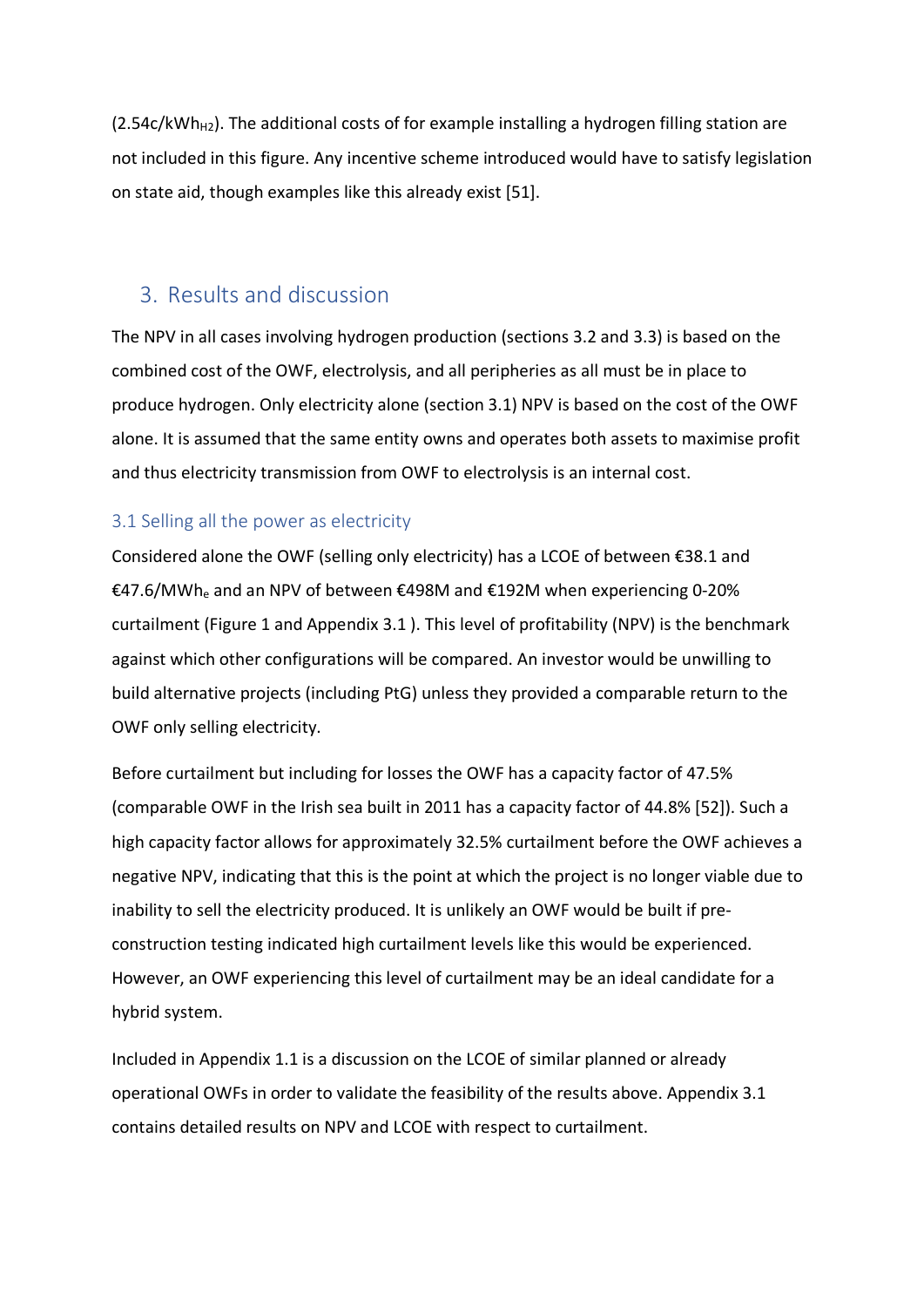### 3.2 Producing only hydrogen

Converting all the power produced to hydrogen, herein referred to as  $H_2$  only, and therefore avoiding issues of curtailment requires PtG of equal capacity to the OWF. The decision to build H<sub>2</sub> only will be dictated by the value of hydrogen and the anticipated levels of curtailment the OWF alone would have experienced. A candidate for this, or indeed a hybrid system, would be an area of high wind resources but limited grid access.



# Figure 1: Decreasing NPV of the OWF (orange line) with increasing levels of curtailment. Each blue line is the NPV of building PtG capacity equal to the OWF and converting all available power to hydrogen and being sold at a given value. Slope change is due to X-axis break between 25% and 50%.

The LCOH for H<sub>2</sub> only is  $\epsilon$ 3.77/kg<sub>H2</sub> (95.7c/L<sub>diesel</sub>), therefore hydrogen values above this provide a positive NPV. Building PtG capacity equal to that of the OWF can therefore be profitable given reasonable hydrogen values, but it is still less attractive to an investor than building an OWF for electricity alone. Only at hydrogen values greater than approximately €4.65/kg<sub>H2</sub> (€1.18/L<sub>diesel</sub>)) can H<sub>2</sub> only equal the profitability of an OWF producing electricity only, provided the OWF experiences only moderate curtailment. For example, Figure 1 shows that even for a hydrogen value of  $\epsilon$ 4.5/kg<sub>H2</sub>, an OWF is more profitable provided it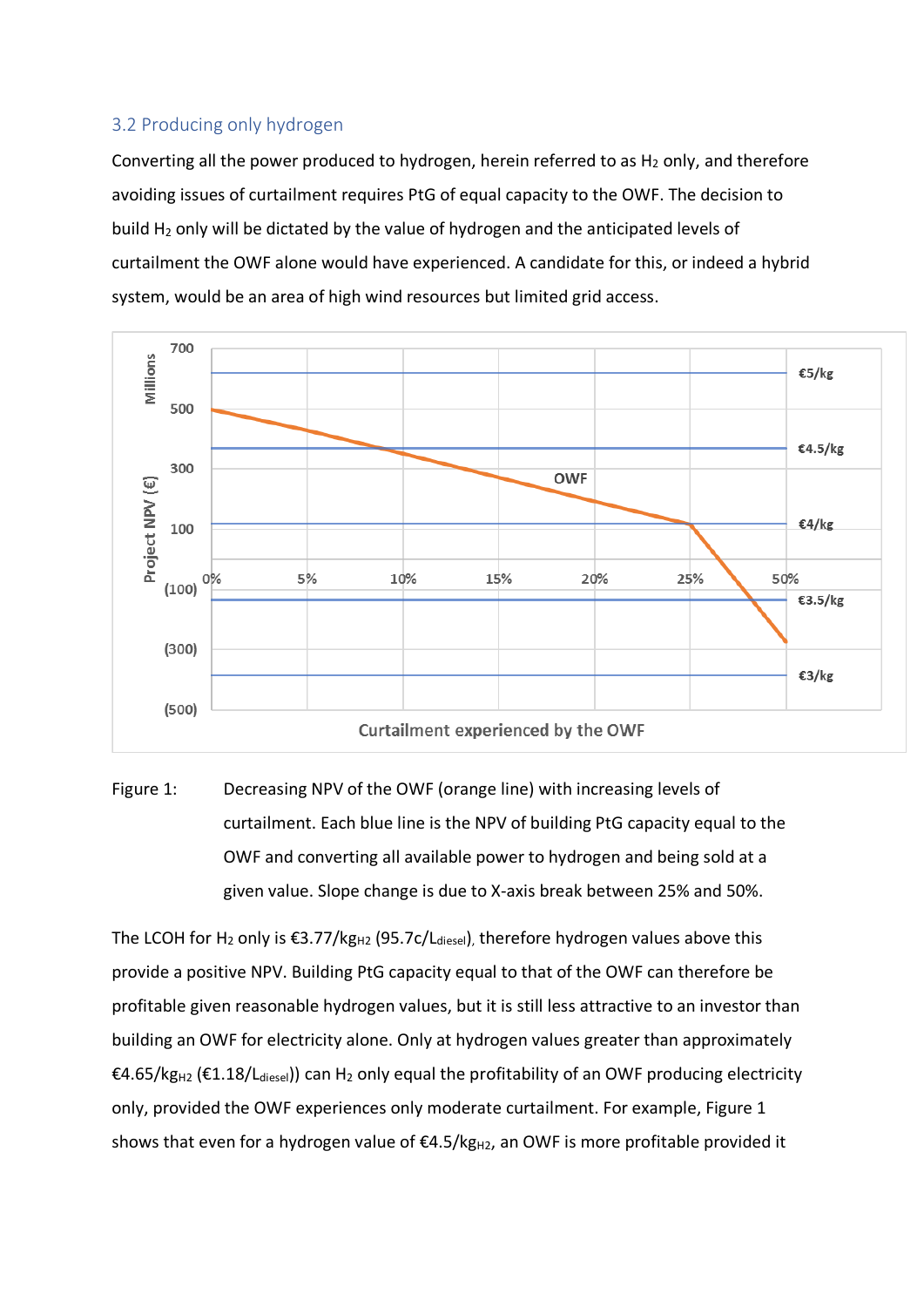experiences less than approximately 8.5% curtailment. Detailed results from Figure 1 can be found in Appendix 3.1.

Thus, the future viability of this configuration depends more so on cost reductions (reduced LCOH) or the increased value of hydrogen than as an alternative for OWFs likely to experience high levels of curtailment. High grid access fees for intermittent generators or further suppressed electricity prices may also increase the attractiveness of  $H_2$  only.

### 3.3 Hybrid system of varying installed PtG capacity

Previous work has shown that by applying a price premium for converting electricity to hydrogen and modelling a fixed cost, an optimum installed capacity can be found beyond which additional installed PtG capacity decreases the NPV [26]. This paper however establishes a set point (function of the hydrogen value) as an artificial floor in the electricity price below which electricity will be converted to hydrogen (section 2.2.4). This leads to a situation where the NPV of a project only increases significantly if the hydrogen value is much greater than the LCOH from section 3.2. In general, at hydrogen values below the LCOH no PtG should be installed, above the LCOH PtG capacity equal to the OWF should be installed (Figure 2). This assumes all of the hydrogen produced can be sold at said value, there are no restrictions on project capital, and that fixed costs are negligible. Should negative SMCs feature in the electricity market then the electrolysers may generate an additional revenue by consuming grid electricity, where for example they are paid to use it to aid grid balancing. This adds another dynamic to the optimisation of installed capacity problem not considered in this paper. A hybrid system may also represent a solution to a wind farm that is already built and due to changes in the energy landscape is now regularly experiencing curtailment or find their electricity grid access reduced, putting them at financial risk.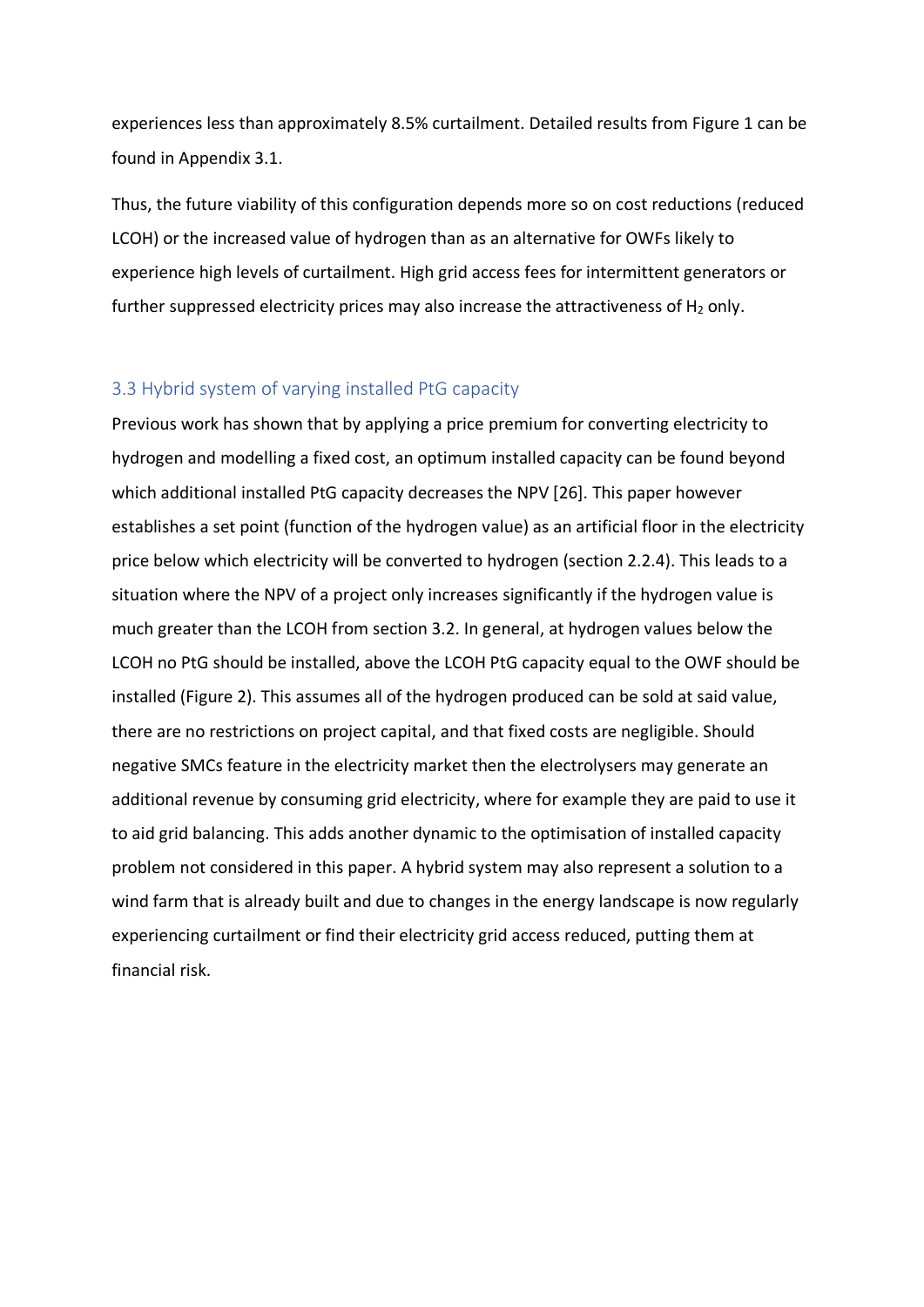

# Figure 2: NPV of a hybrid OWF/PtG project as a function of installed capacity for given hydrogen values (wholesale price plus incentive) and levels of curtailment.

For a hydrogen value of  $\epsilon$ 4/kg<sub>H2</sub> we see that unless curtailment levels are greater than 10%, installing PtG will reduce the NPV of the project. At hydrogen values of  $€5/kg_{H2}$  there is a clear business case, increasing the NPV at any capacity, whereas no business case exists at €3/kg<sub>H2</sub> where the NPV decreases with increasing capacity. Thus, an investor's willingness to build a hybrid system will depend again more so on hydrogen value than on curtailment. A hybrid system equals the profitability of an OWF producing electricity alone (10% curtailment) at a hydrogen value of  $\epsilon$ 4.25/kg<sub>H2</sub> ( $\epsilon$ 1.08/L<sub>diesel</sub>)). Additional results are available in the appendices.

It is difficult to produce a true LCOH for the hybrid system. Appropriating costs and benefits between the OWF and PtG is somewhat arbitrary, hence the authors' choice to use changes in NPV at given hydrogen values to determine the benefits. There is not yet a set methodology for this configuration and alternative methodologies such as including revenue from electricity sales may produce unhelpful results [53]. For example, a negative LCOH could occur should all the electricity revenue be counted in the LCOH (hydrogen value to the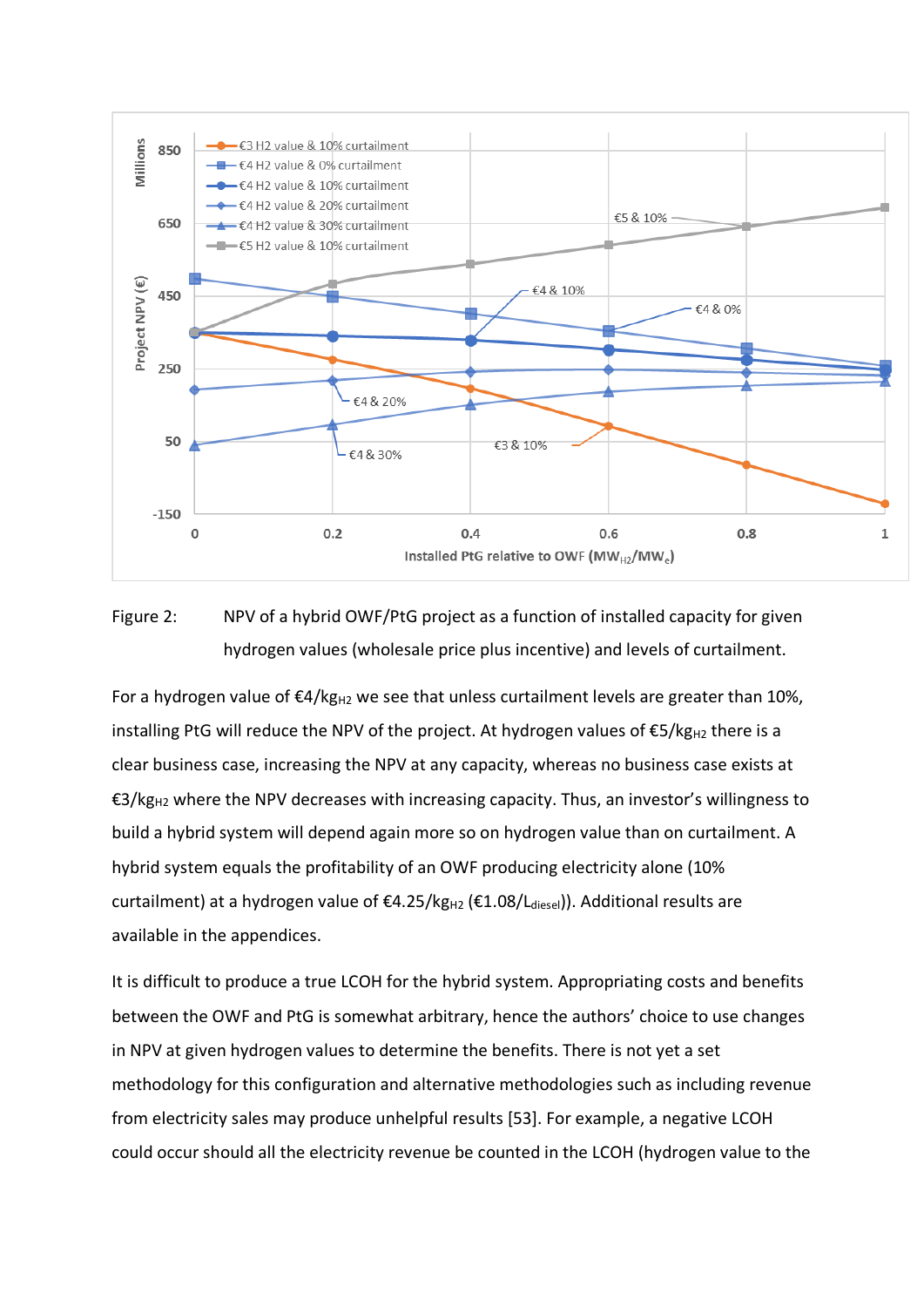producer required to achieve zero NPV) as electricity is highly profitable in the simulated market.

#### 3.4 Curtailment in these scenarios

As expected, Figure 1 (H<sub>2</sub> only) shows that increasing levels of curtailment make the OWF less profitable. However, the nature of curtailment means that the reduction in profitability of an OWF does not directly translate to an increase in the attractiveness of PtG as a means of capturing the otherwise lost energy. When curtailment occurs, it is as a fraction of OWF generation, not all of the power generated in that hour. An overall curtailment figure of 10% across the project lifetime could result from an OWF regularly being curtailed by 20% on average, it is the cumulative effect that matters. Similarly, an overall curtailment figure (total curtailment in a year) of 10% could result from an OWF being curtailed by a mean value of hourly curtailment of 60% but much less frequently than the example above (when curtailment occurs the wind farm is dispatched down by 60% on average). For the market analysed even at very high levels of overall curtailment of 30%, sufficient to generally deem an OWF not viable, an average of only 50% of the generation is unable to be accommodated on the grid when curtailment occurs (Figure 3). That means even a high (30% overall) curtailment scenario, rarely is more than half of the power available being curtailed and therefore available to be converted to hydrogen as opposed to being wasted.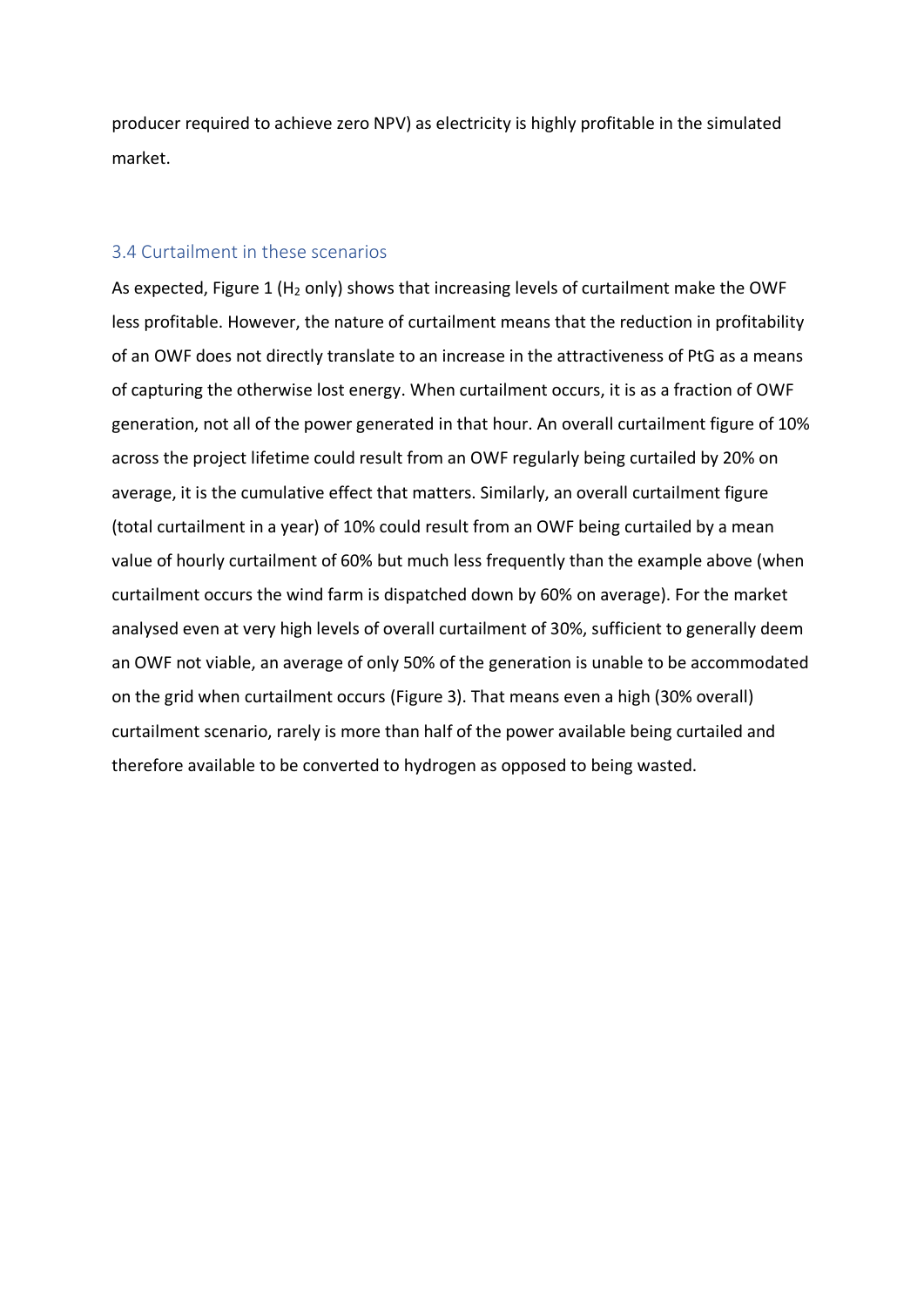

Figure 3: The mean value of hourly curtailment (average value of curtailment when it occurs, Y-axis) as a fraction of OWF generation in that hour for a number of curtailment scenarios over the project lifetime (X-axis).

#### 3.4.1 Considering market size

Should the assumption that all of the hydrogen produced can be sold at a fixed price prove false, as in limited market, there exists an additional opportunity to optimise the system. Here one would select the PtG capacity that optimally consumes otherwise curtailed energy while producing sufficient hydrogen as per the demand profile. As per section 3.3 this would involve a fixed cost, making optimisation possible.

When considering satisfying hydrogen demand it is more economical to over-size the electrolysis facility, sell electricity, and use the PtG capabilities to minimise the negative effects of curtailment and suppressed electricity prices by providing a floor to the marginal price. This strategy would be highly applicable to satisfying ferry or HGV hydrogen demand as per section 3.6.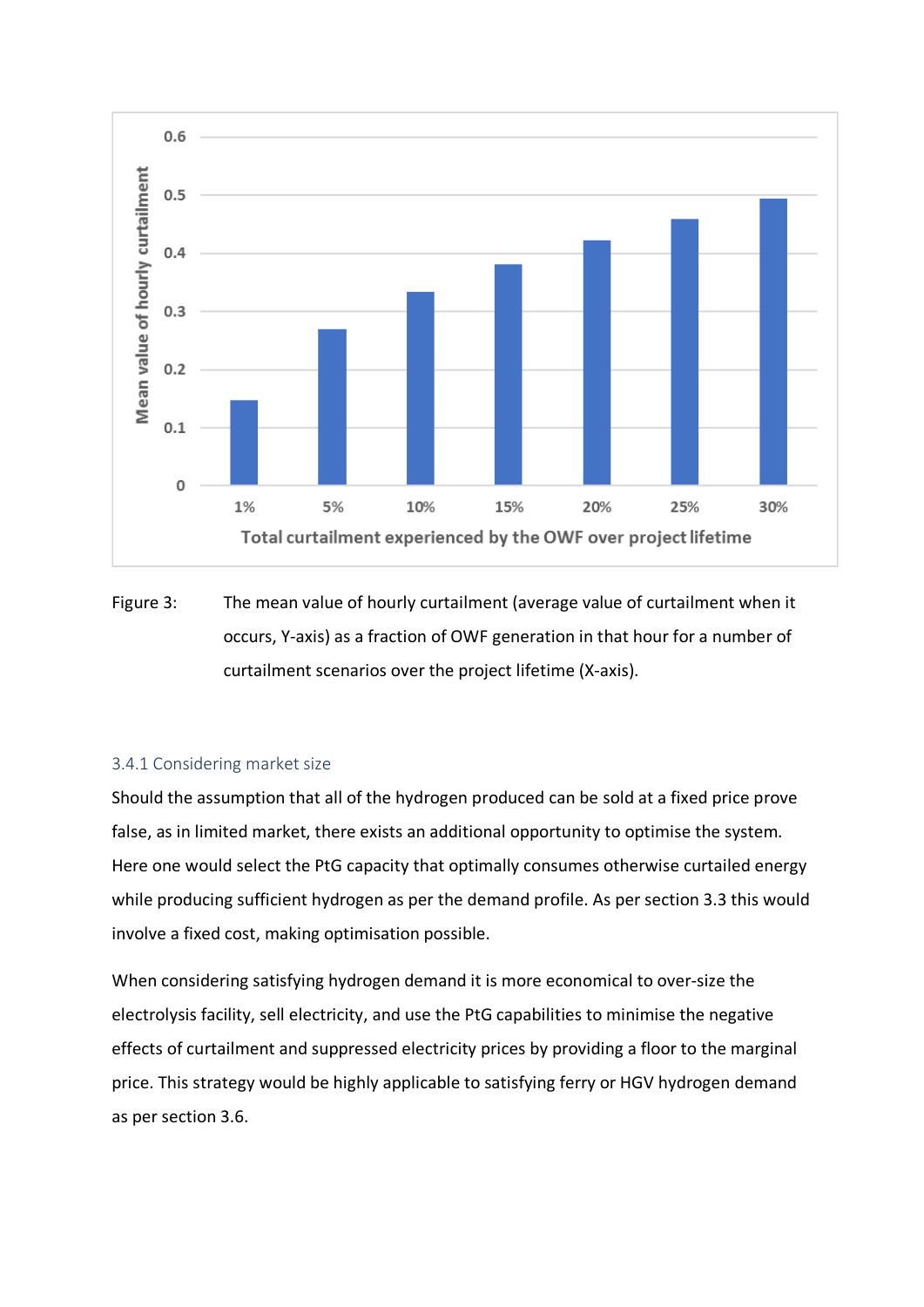### 3.5 Sensitivity analysis

Base cost assumptions as given in Tables 1 and 2 and a hydrogen value of  $\epsilon$ 4/kg<sub>H2</sub> are used throughout this section for the analysis (hydrogen value affects NPV calculation not LCOH). The PtG installed capacity is equal to that of the OWF and 10% curtailment is assumed.

Changes to the hydrogen value have the greatest effect on project NPV, as examined in Figures 1 and 2. It was found that the wind turbine CAPEX, the hydrogen CAPEX (electrolysis, compression, and balance of plant), and the discount rate were the three most sensitive endogenous parameters.



Figure 4: Change in the levelised cost of hydrogen (LCOH) for a given percentage change in the selected parameter. Base cost assumptions produce a LCOH of €3.77/kg $H_2$ .

A 20% increase in wind turbine CAPEX would be indicative of unfavourable geography, stunted cost improvements, or difficulties in commissioning. A 40% decrease is unlikely before 2030 but serves to show that very large reductions would be required to achieve a LCOH of €3/kg $H_2$ . A 20% decrease in hydrogen CAPEX is feasible should the rate of installation increase and manufacturing improve, beyond this is ambitious and would rely on significant economies of scale. The discount rate could be improved by favourable debt to equity ratios or risk reduction provided by policy. Combinations of the above improvements would improve LCOH competitiveness as discussed in section 3.6.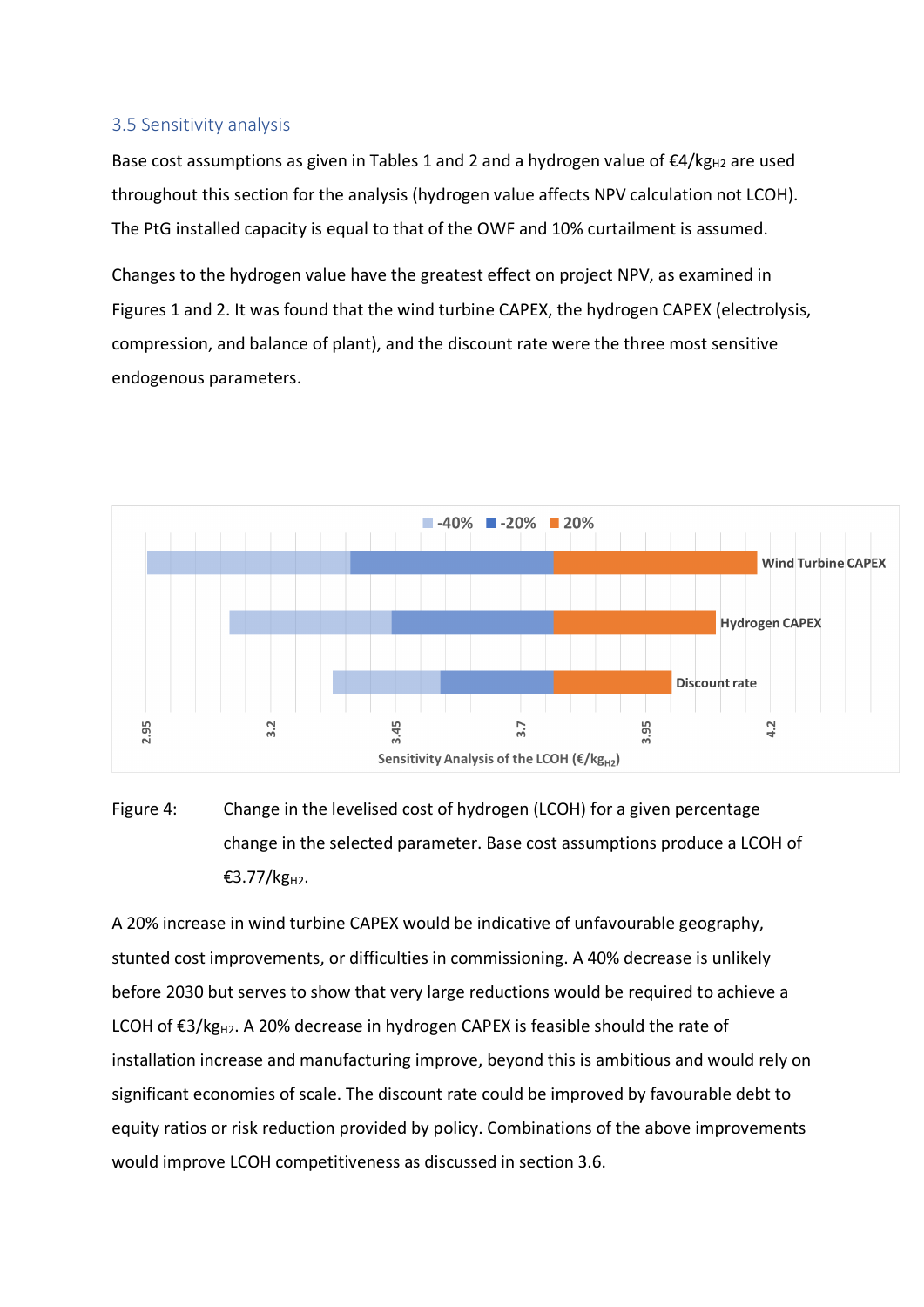

Figure 5: Change in the project net present value (NPV) for a given percentage change in the selected parameter. Base cost assumptions and a hydrogen value (wholesale price plus incentive) of  $€4/kg_{H2}$  produce a NPV of  $€117$  million.

Beyond the hydrogen value, the NPV is most sensitive to the same parameters as the LCOH. 20% increases in either the wind turbine or hydrogen CAPEX will deem the system unprofitable at a hydrogen value of  $\epsilon$ 4/kg<sub>H2</sub>. As the system is NPV positive under base assumptions any improvements in cost or discount rate will increase profitability. In terms of investor interest, decreases in wind turbine costs will increase the attractiveness of an OWF to an equal or greater extent than a hybrid system. In order for a hybrid system to provide an equal NPV to an OWF alone, the hydrogen CAPEX would need to fall from €850,000/MW<sub>e</sub> to €600,000/MW<sub>e</sub>, a 30% decrease from the assumed cost in 2030; this is challenging [13]. However, at this point an investor would in theory be willing to invest in PtG.

Also modelled were an increase in the project lifetime and PtG efficiency. Should the system last 32 years instead of the 25 supposed the LCOH falls slightly from €3.77/kg<sub>H2</sub> to €3.5/kg<sub>H2</sub> but NPV climbs to €274 million, including for additional PtG refurbishment and O&M costs. If the system achieves a total efficiency for compressed hydrogen of  $4.6$ kWh/m<sup>3</sup> (77%) LCOH falls to  $\epsilon$ 3.61/kg<sub>H2</sub> and NPV increases to  $\epsilon$ 202 million.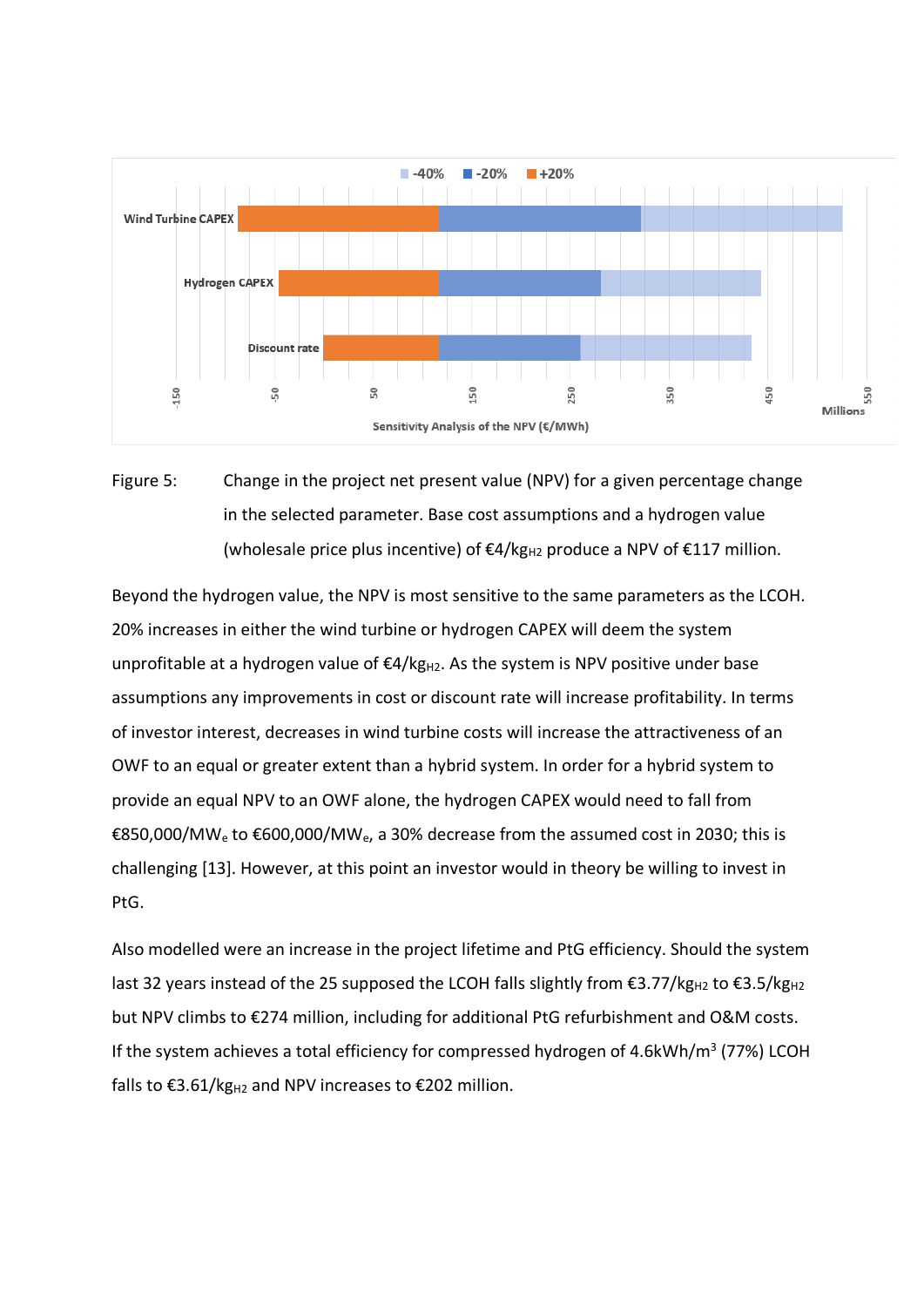### 3.6 Cost of refuelling and potential for incentivisation

Fossil fuel derived hydrogen (FFH<sub>2</sub>) price varies with scale (volume produced) and purity. Large, medium, and small application scale prices may be  $\epsilon$ 1.5-2.5/kg<sub>H2</sub>,  $\epsilon$ 3-4/kg<sub>H2</sub>, and above  $\epsilon$ 4/kg<sub>H2</sub> respectively [26]. Each of these production scales would require an 875MW, 440MW, and 90MW OWF and PtG facility respectively. This means that hydrogen from an OWF may be competitive in niche applications without incentivisation in 2030, with various improvements also allowing competitiveness in medium scale applications. However, in terms affecting transport, the target is to displace diesel which retails at €1.2-1.6/L (€4.7-  $6.3$ /kg<sub>H2</sub> equivalent) in Europe in 2019 [54], 30-70% of which may be taxes [55].

In order to provide context to the results and as hydrogen transport is not well established, the example of replacing a diesel HGV with a hydrogen fuel cell equivalent is considered in terms of fuel costs. Similar calculations would apply to replacing diesel ferries with fuel cell equivalents, though the initial higher purchase costs are not included for either case. This is purely comparative and not intended as an analysis of the cost of ownership.

### *Box 2: Diesel versus hydrogen fuel cell HGVs, fuel costs per 100km*

The diesel costs are based on the range of values seen in the EU today, from lowest exclusive of tax, to highest inclusive of tax [54]. Hydrogen costs are exclusive of tax.

**Formula for fuel costs per 100k** 

Fuel economy  $\left(\frac{litre\;diesel\; (l_{diesel})\;or\;kg_{H2}}{100km}\right)\times Fuel\;cost\;\right)$ Lower − Upper value in E Unit of fuel  $(l_{\text{diesel}} \, \text{or} \, \text{kg}_{\text{H2}})$  $=$  Range of costs per 100km

**Diesel vehicle allowing for efficiency improvements to 2030** [56]**: 37l/100km**

$$
\frac{37l}{100km} \times \frac{\text{\textsterling}0.60 - 1.60}{l_{\text{diesel}}} = \text{\textsterling}22.2 - 59.2/100km
$$

**Fuel cell vehicle combined efficiency of 55%** [57]: 282kWh/100km = 7.2kg<sub>H2</sub>/100km

$$
\frac{7.2kg_{H2}}{100km} \times \frac{\text{\textsterling}3 - 6}{kg_{H2}} = \text{\textsterling}21.6 - 43.2/100km
$$

The calculations in Box 2 assume that hydrogen is not subject to the same level of taxation as diesel. If taxes similar to diesel were imposed on hydrogen it would not be competitive.

Burning 37L of diesel produces 104.6kg of CO<sub>2</sub>. If an incentive of  $\epsilon$ 1/kg<sub>H2</sub> (25c/L<sub>diesel</sub>) was required in order for producers and consumers to switch to hydrogen vehicles that would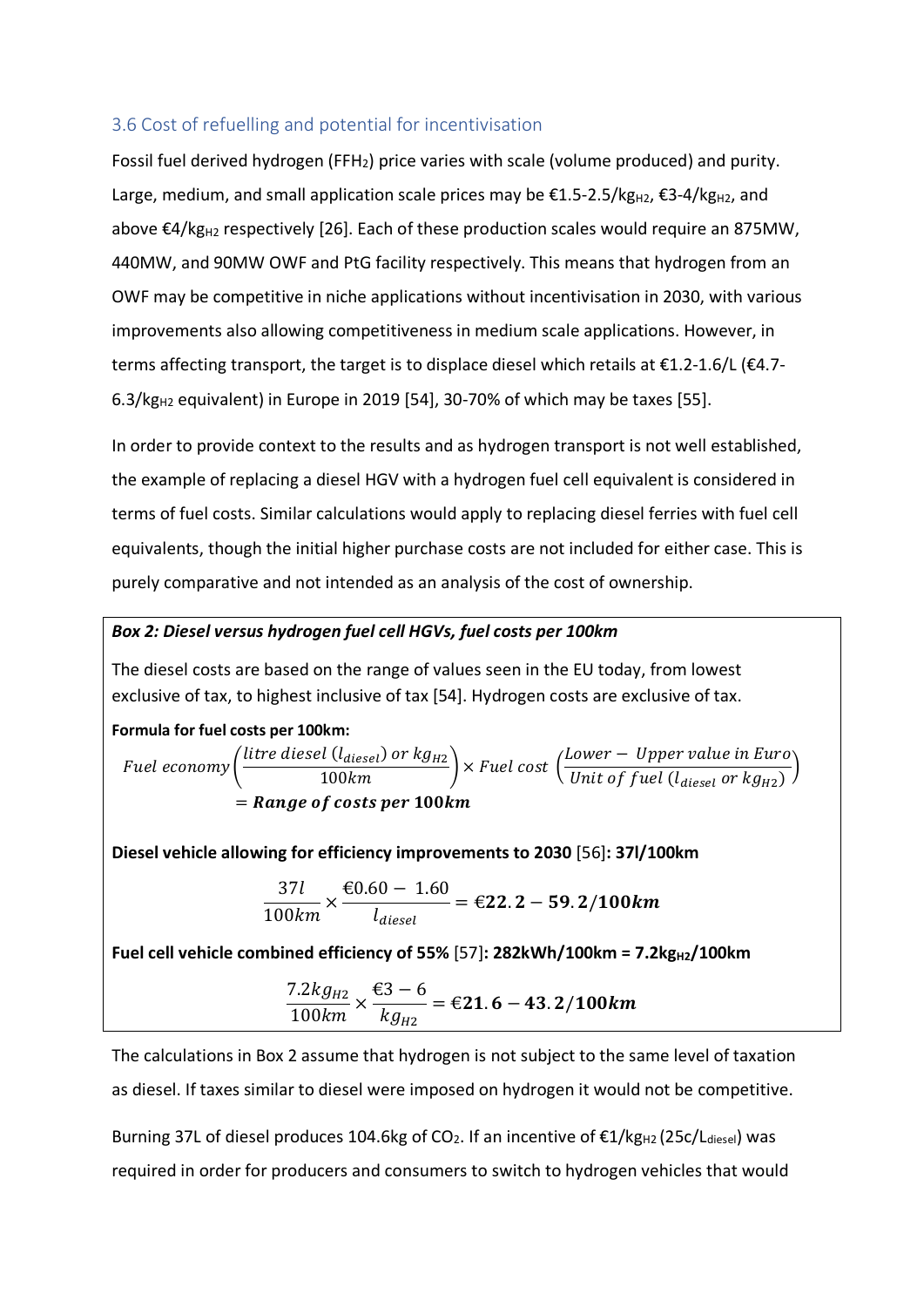represent a marginal cost of abatement of  $\epsilon$ 69/t $_{CO2}$ . Not of course accounting for the infrastructural changes required. However, many EU schemes operate on figures of €260/t<sub>co2</sub>, up to €666/t<sub>co2</sub> when special items such as grants, favourable motor tax, or free charging are included [58].

In the  $H_2$  only system if a simple incentive was to be considered with a desired hydrogen wholesale price of €3.5/kg<sub>H2</sub> (88c/L<sub>diesel</sub>) for example, then a minimum of €0.27/kg<sub>H2</sub>  $(7c/L_{\text{diesel}})$  is required for profitability.  $\epsilon_1/kg_{H2}$  (25c/L<sub>diesel</sub>) would be required to match the profitability of an OWF alone. An incentive between these figures would be sufficient to encourage installation of some capacity of PtG in a hybrid system under certain conditions such as negative SMCs or significant curtailment. This level of incentivisation is feasible for most European governments.

#### 3.7 Policy implications

We should be cognisant of the benefits of PtG such as the increased reliability and quality of the power supply, energy independence, and climate change targets when considering incentivisation [23]. PtG internalises the cost of the positive externalities and therefore, it should be considered not just on the cost of the hydrogen produced but on the potential for offsetting investments elsewhere such as in energy storage. In addition, by placing an artificial floor in the SMC, analogous to creating demand in low-load hours, PtG investments provide system wide benefits to generators similar to demand side management. The upper range of the price duration curve is unaffected but low-cost and off-peak prices increase.

An Economic and Social Research Institute (ESRI) study on this found that the increase in profits by renewable generators this causes is greater than the losses made on a PtG investment [59]. Therefore, it may be possible to increase taxes/tariffs on renewable generation in order to fund a hydrogen production credit at net zero effect to said generators. Perhaps even a preferential rate on transmission system charges to producers who also convert difficult to manage energy into hydrogen could be considered. This is a high-level concept and care would have to be taken to ensure costs are not directly passed on to consumers. However, as system balancing costs and risk to the electricity supplier would be reduced, and the markets are liberalised this is conceivable. This at least provides a route to affordable hydrogen that is also a desirable investment.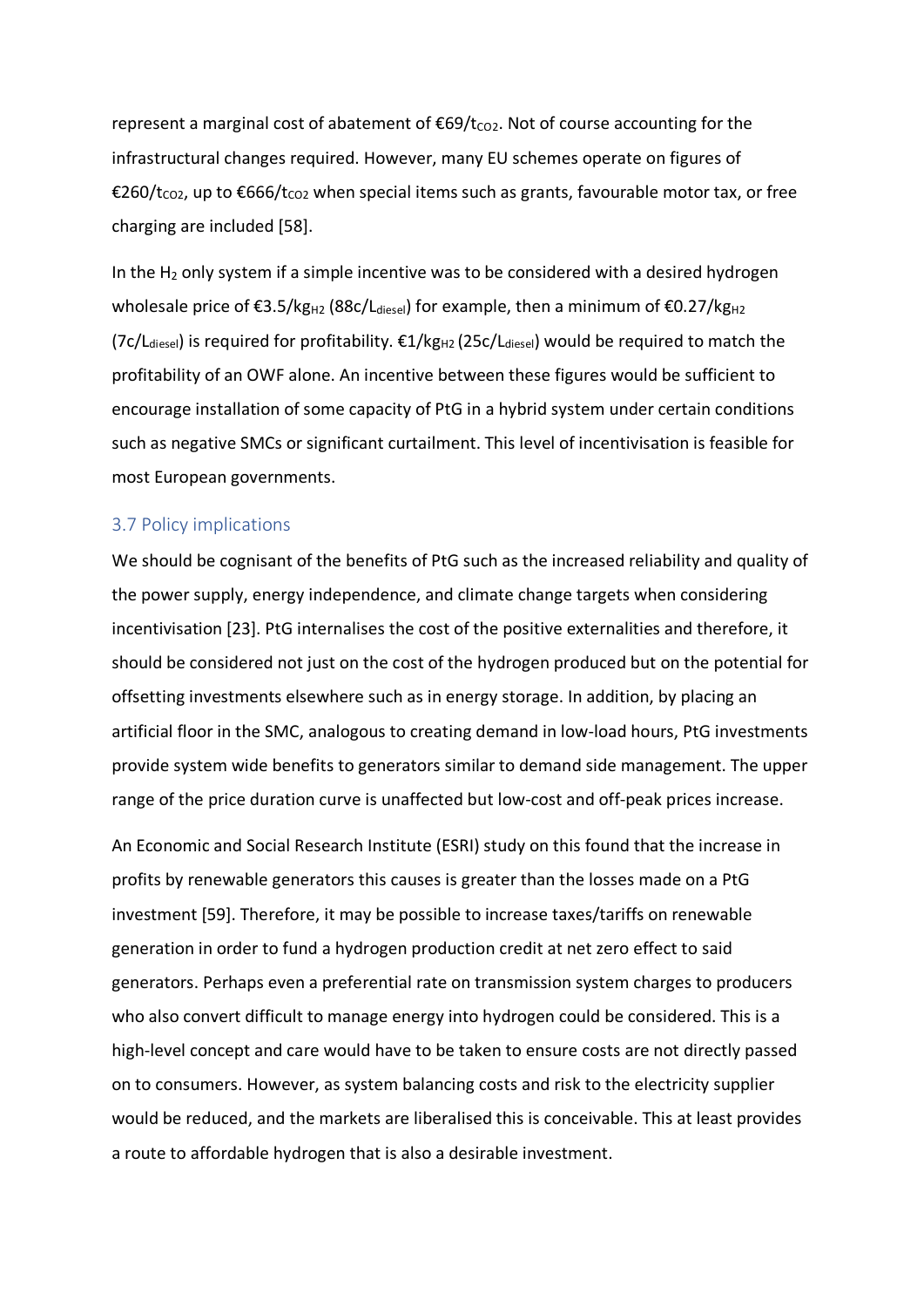Although negative pricing or consistently low SMCs increase the attractiveness of PtG, the results of this research demonstrate that future investments in PtG will be guided by policy and appropriate incentivisation, and not as a means of capturing otherwise curtailed electricity.

Finally, it is also important to note that hydrogen production from alternative renewable sources may become cheaper over time and across different regions. The competitiveness of the configurations tested in this paper would be affected and emphasis would have to be placed on the positive externalities. In the future hydrogen from solar energy in North Africa for example could be shipped to Europe at a potentially lower cost than it could be produced indigenously [60].

# 4. Conclusions

The power and/or hydrogen generated by an offshore wind farm (OWF) with and without an associated Power-to-Gas system was simulated based on historic market and wind speed data. System costs and various hydrogen values, which could be comprised of a combination of wholesale price and incentive, were tested as well as varying levels of curtailment experienced by the wind farm. The OWF alone with no curtailment has an LCOE of €38.1/MWhe and should all the power generated be converted to hydrogen we find a levelised cost of hydrogen of  $\epsilon$ 3.77/kg<sub>H2</sub>. Additionally, given 10% curtailment we find a NPV of €350M for the OWF alone and that a 30% decrease in total hydrogen production capital cost would be required for the hybrid system to match this. In a hybrid system where Power-to-Gas provides a real option between the electricity and hydrogen markets, hydrogen values greater  $\epsilon$ 4/kg<sub>H2</sub> are required to provide an equal or greater NPV than an offshore wind farm producing electricity alone. This finding holds true even for significant levels of curtailment, up to 17% at  $\epsilon$ 4/kg<sub>H2</sub>. Sensitivity analysis reveals only ambitious cost reductions will lead to a levelised cost of hydrogen approaching  $\epsilon$ 3/kg<sub>H2</sub>. Given that curtailment alone will not drive investment in PtG, and that hydrogen vehicle running costs are potentially lower than their diesel equivalents the authors conclude incentivisation should be considered in some form. The system wide benefits provided by a hybrid system converting difficult to manage energy into hydrogen warrant further appraisal. Therefore, it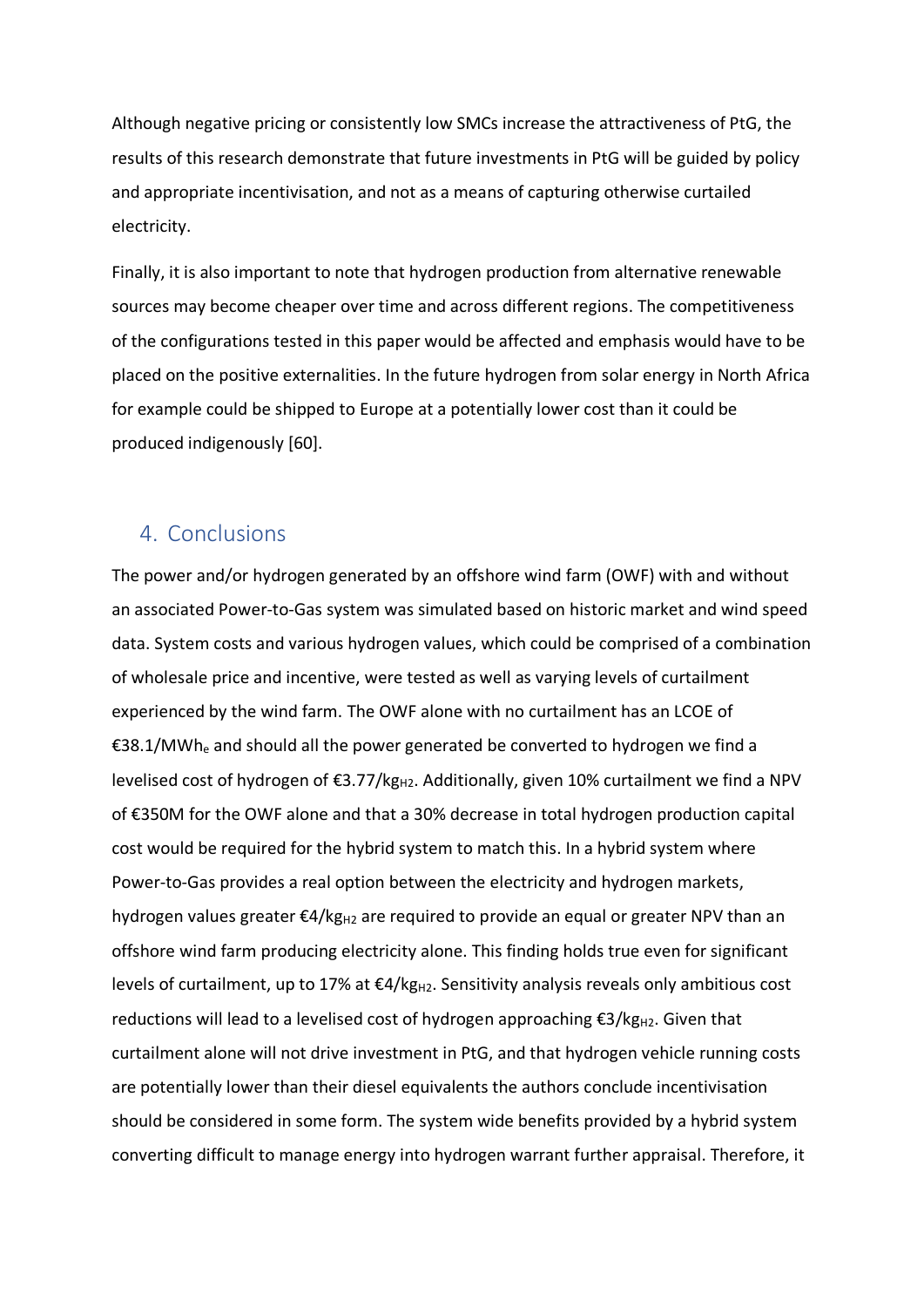is conceivable to incentivise hydrogen production from offshore wind at net zero loss to the electricity system. The hybrid concept is most suited to areas of high wind resources but where curtailment or constraint may hinder deployment, or where a hydrogen production credit exists. When considering hydrogen demand the authors conclude it is best to build a hybrid system that engages in the electricity market and converts excess or low value electricity to satisfy said demand.

# Limitations of the model

- Curtailment is an independent variable in this study and trade-offs with grid expansion, storage, or demand response are outside of the scope of the paper.
- Market modelled does not include negative pricing, which may increase PtG viability.
- There is weak correlation between curtailment and suppressed SMCs, whereas there may be some correlation in future real-world electricity markets with increasing levels of variable renewable generation.
- Fixed and variable costs are not differentiated which hinders optimisation.

# Funding

This work was supported by Science Foundation Ireland (SFI) through the MaREI Centre for energy, climate and marine under Grant No. 12/RC/2302 and 16/SP/3829. The work was also co-funded by Gas Networks Ireland (GNI) through the Gas Innovation Group and by ERVIA. Additional support came from the European Regional Development Fund (ERDF) INTERREG Atlantic Area Project ARCWIND.

# References

- [1] Nghiem A, Pineda I. Wind energy in Europe: Scenarios for 2030. Wind Eur 2017:32. https://windeurope.org/wp-content/uploads/files/about-wind/reports/Wind-energyin-Europe-Scenarios-for-2030.pdf.
- [2] LEANWIND. Driving Cost Reductions in Offshore Wind 2017. http://www.leanwind.eu/wp-content/uploads/LEANWIND-final-publication-execsummary.pdf.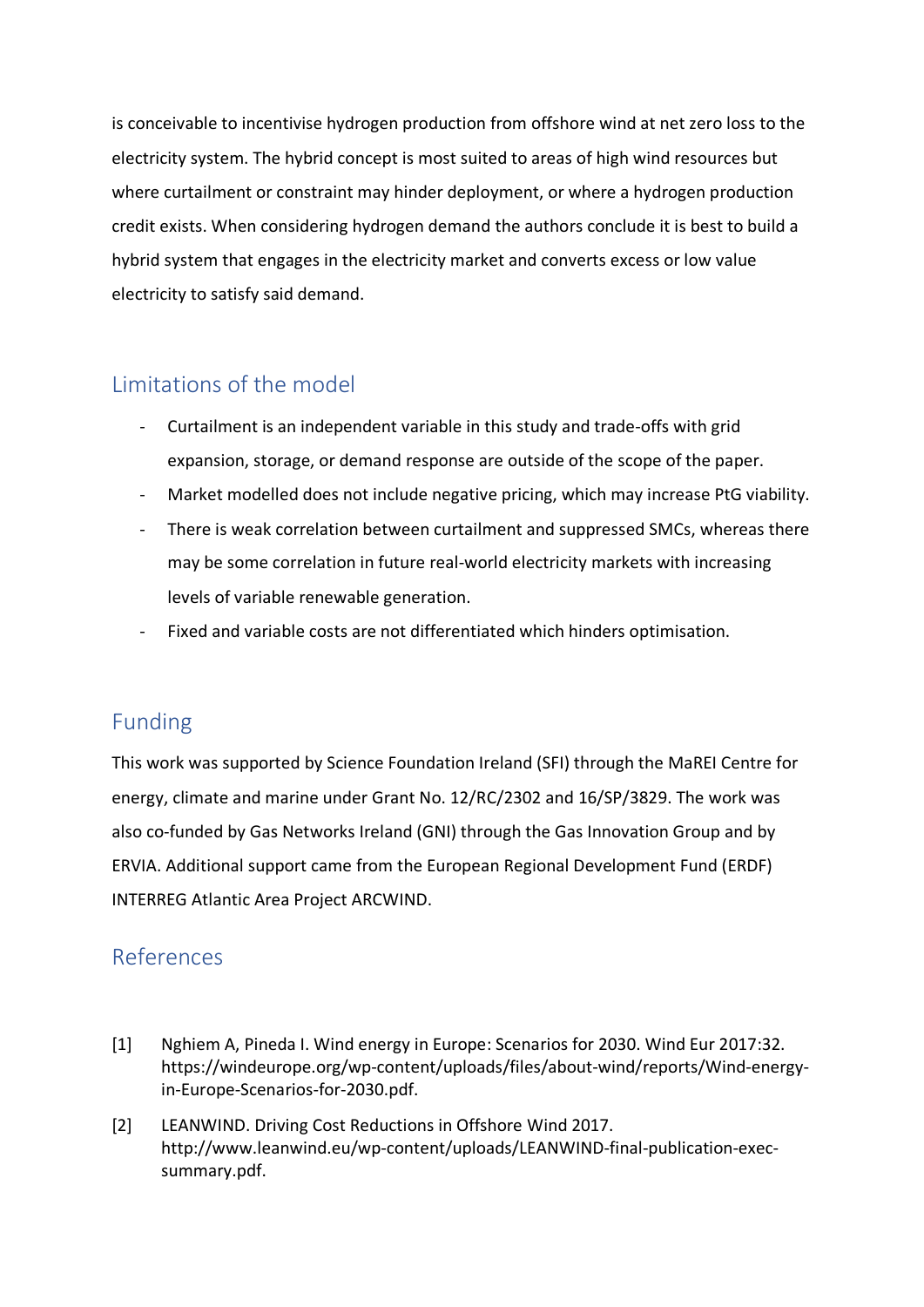- [3] European Council. DIRECTIVE (EU) 2018/2001 OF THE EUROPEAN PARLIAMENT AND OF THE COUNCIL of 11 December 2018 on the promotion of the use of energy from renewable sources (recast). Off J Eur Union 2018;2018.
- [4] IEA. Offshore Wind Outlook 2019 2019. https://webstore.iea.org/download/direct/2886?fileName=Offshore\_Wind\_Outlook\_ 2019.pdf.
- [5] Vandewalle J, Bruninx K, D'Haeseleer W. Effects of large-scale power to gas conversion on the power, gas and carbon sectors and their interactions. Energy Convers Manag 2015;94:28–39. doi:10.1016/j.enconman.2015.01.038.
- [6] IEA-RETD, de Bucy J et al., ENEA Consulting, Fraunhofer IWES. Non-individual transport – Paving the way for renewable power-to-gas (RE-P2G) 2016:89. http://iearetd.org/wp-content/uploads/2016/07/201607-IEA-RETD-RE-P2G-final-report.pdf.
- [7] Robinius M, Raje T, Nykamp S, Rott T, Müller M, Grube T, et al. Power-to-Gas: Electrolyzers as an alternative to network expansion – An example from a distribution system operator. Appl Energy 2018;210:182–97. doi:10.1016/j.apenergy.2017.10.117.
- [8] Blanco H, Faaij A. A review at the role of storage in energy systems with a focus on Power to Gas and long-term storage. Renew Sustain Energy Rev 2018;81:1049–86. doi:10.1016/j.rser.2017.07.062.
- [9] IEA. The Future of Hydrogen 2019. https://www.iea.org/reports/the-future-ofhydrogen.
- [10] Davis SJ, Lewis NS, Shaner M, Aggarwal S, Arent D, Azevedo IL, et al. Net-zero emissions energy systems. Science (80- ) 2018;360. doi:10.1126/science.aas9793.
- [11] Jacobson MZ, Delucchi MA. Providing all global energy with wind, water, and solar power, Part I: Technologies, energy resources, quantities and areas of infrastructure, and materials. Energy Policy 2011;39:1154–69. doi:10.1016/j.enpol.2010.11.040.
- [12] Cambridge Economics and Elementenergy. Towards Fossil-Free Energy in 2050 2019:25. https://europeanclimate.org/wp-content/uploads/2019/03/Towards-Fossil-Free-Energy-in-2050.pdf.
- [13] McDonagh S, O'Shea R, Wall DM, Deane JP, Murphy JD. Modelling of a power-to-gas system to predict the levelised cost of energy of an advanced renewable gaseous transport fuel. Appl Energy 2018;215:444–56. doi:10.1016/j.apenergy.2018.02.019.
- [14] McDonagh S, Wall DM, Deane P, Murphy JD. The effect of electricity markets, and renewable electricity penetration, on the levelised cost of energy of an advanced electro-fuel system incorporating carbon capture and utilisation. Renew Energy 2019;131:364–71. doi:10.1016/j.renene.2018.07.058.
- [15] Hosseini SE, Wahid MA. Hydrogen production from renewable and sustainable energy resources: Promising green energy carrier for clean development. Renew Sustain Energy Rev 2016;57:850–66. doi:10.1016/j.rser.2015.12.112.
- [16] Ball M, Weeda M. The hydrogen economy Vision or reality? Int J Hydrogen Energy 2015;40:7903–19. doi:10.1016/j.ijhydene.2015.04.032.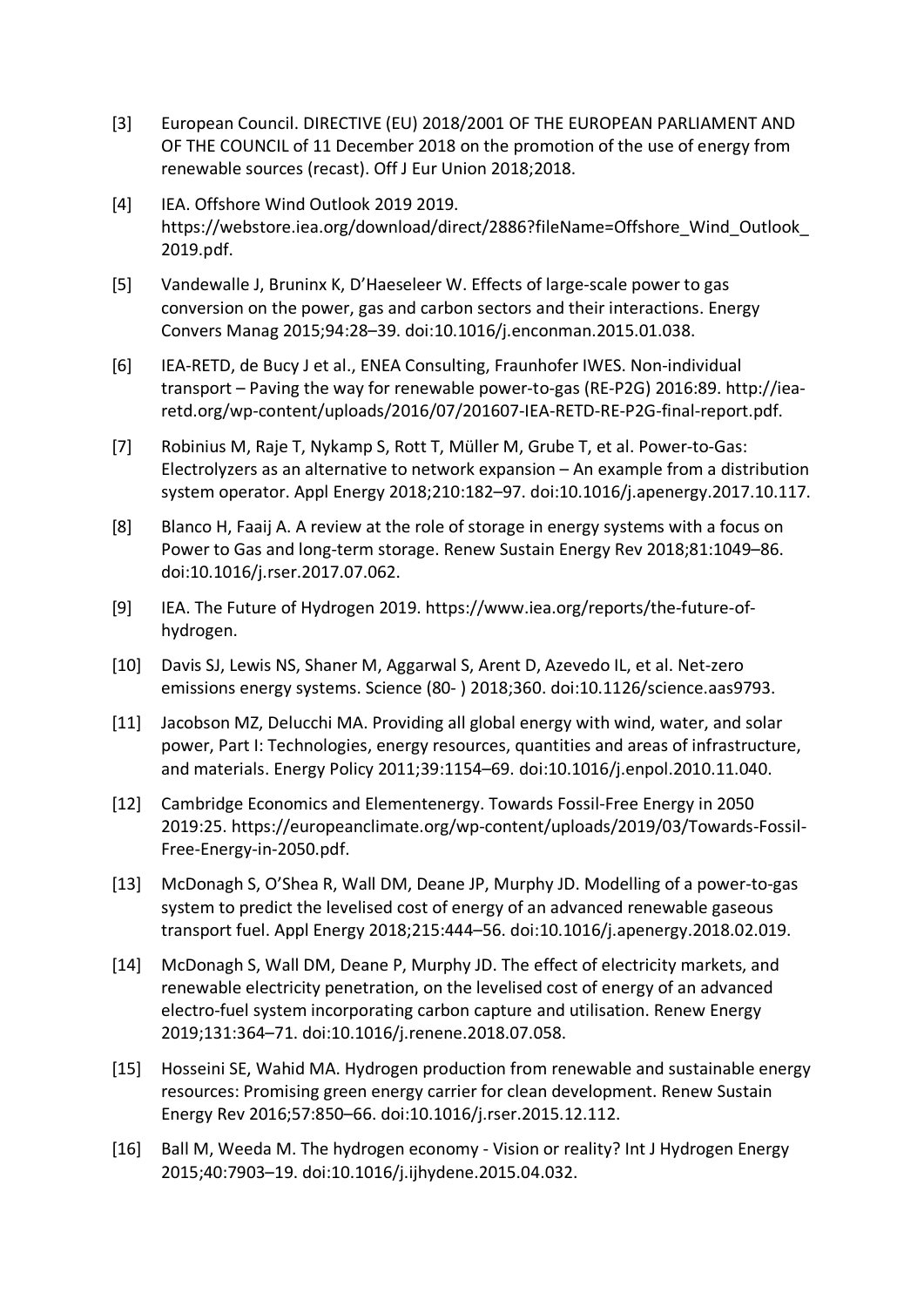- [17] Dehghani-Sanij AR, Tharumalingam E, Dusseault MB, Fraser R. Study of energy storage systems and environmental challenges of batteries. Renew Sustain Energy Rev 2019;104:192–208. doi:10.1016/j.rser.2019.01.023.
- [18] Victoria M, Zhu K, Brown T, Andresen GB, Greiner M. The role of storage technologies throughout the decarbonisation of the sector-coupled European energy system. Energy Convers Manag 2019;201. doi:10.1016/j.enconman.2019.111977.
- [19] McDonagh S, Deane P, Rajendran K, Murphy JD. Are electrofuels a sustainable transport fuel? Analysis of the effect of controls on carbon, curtailment, and cost of hydrogen. Appl Energy 2019;247:716–30. doi:10.1016/j.apenergy.2019.04.060.
- [20] Acar C, Dincer I. The potential role of hydrogen as a sustainable transportation fuel to combat global warming. Int J Hydrogen Energy 2018. doi:10.1016/j.ijhydene.2018.10.149.
- [21] Liimatainen H, van Vliet O, Aplyn D. The potential of electric trucks An international commodity-level analysis. Appl Energy 2019;236:804–14. doi:10.1016/j.apenergy.2018.12.017.
- [22] Hou P, Enevoldsen P, Eichman J, Hu W, Jacobson MZ, Chen Z. Optimizing investments in coupled offshore wind -electrolytic hydrogen storage systems in Denmark. J Power Sources 2017;359:186–97. doi:10.1016/j.jpowsour.2017.05.048.
- [23] Loisel R, Baranger L, Chemouri N, Spinu S, Pardo S. Economic evaluation of hybrid offshore wind power and hydrogen storage system. Int J Hydrogen Energy 2015;40:6727–39. doi:10.1016/j.ijhydene.2015.03.117.
- [24] Martin de Lagarde C, Lantz F. How renewable production depresses electricity prices: Evidence from the German market. Energy Policy 2018;117:263–77. doi:10.1016/j.enpol.2018.02.048.
- [25] Guandalini G, Campanari S, Romano MC. Power-to-gas plants and gas turbines for improved wind energy dispatchability: Energy and economic assessment. Appl Energy 2015;147:117–30. doi:10.1016/j.apenergy.2015.02.055.
- [26] Glenk G, Reichelstein S. Economics of converting renewable power to hydrogen. Nat Energy 2019;4:216–22. doi:10.1038/s41560-019-0326-1.
- [27] Blanco H, Nijs W, Ruf J, Faaij A. Potential for hydrogen and Power-to-Liquid in a lowcarbon EU energy system using cost optimization. Appl Energy 2018;232:617–39. doi:10.1016/j.apenergy.2018.09.216.
- [28] Schmidt O, Gambhir A, Staffell I, Hawkes A, Nelson J, Few S. Future cost and performance of water electrolysis: An expert elicitation study. Int J Hydrogen Energy 2017;42:30470–92. doi:10.1016/j.ijhydene.2017.10.045.
- [29] Grueger F, Möhrke F, Robinius M, Stolten D. Early power to gas applications: Reducing wind farm forecast errors and providing secondary control reserve. Appl Energy 2017;192:551–62. doi:10.1016/j.apenergy.2016.06.131.
- [30] Olateju B, Kumar A, Secanell M. A techno-economic assessment of large scale windhydrogen production with energy storage in Western Canada. Int J Hydrogen Energy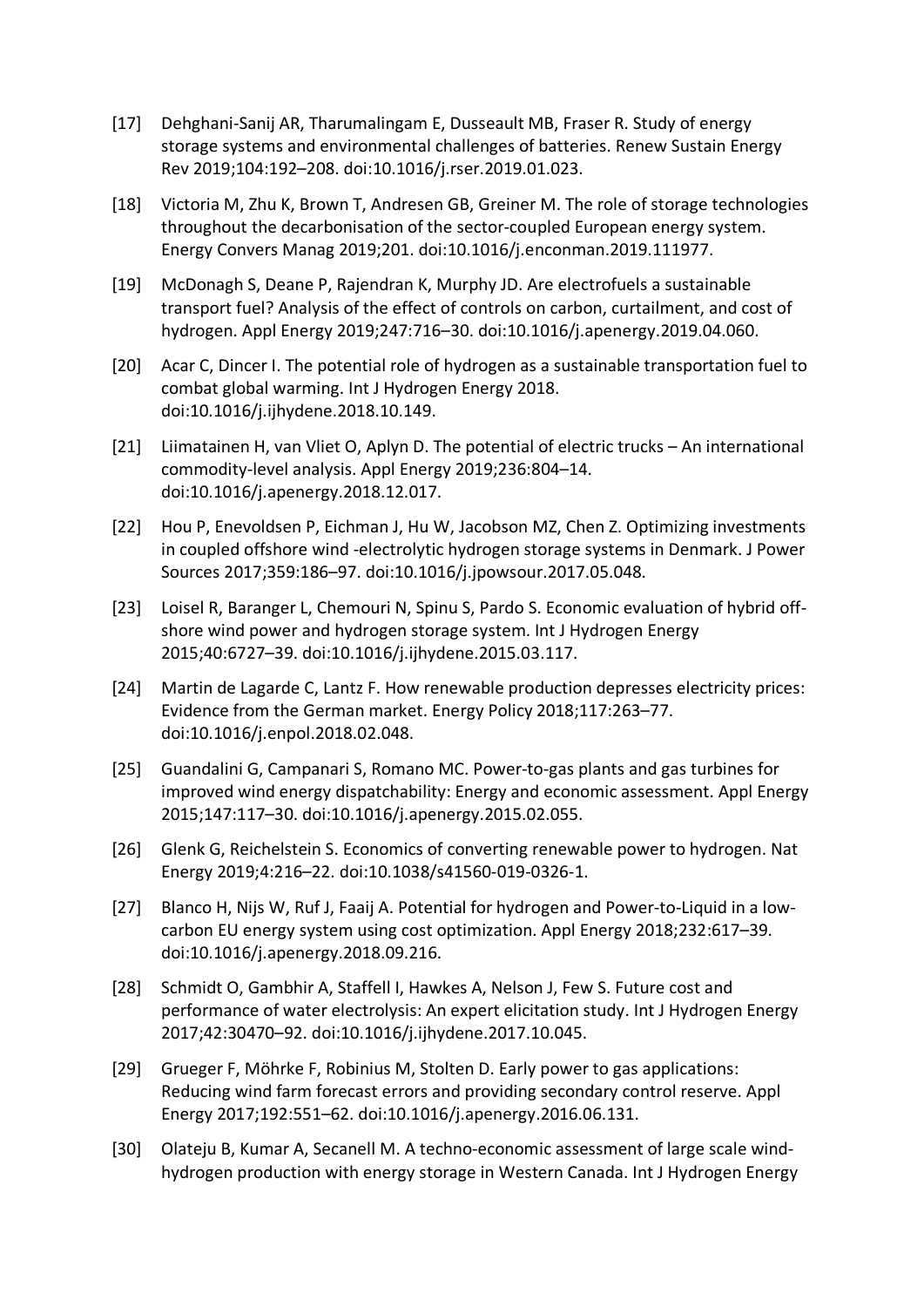2016;41:8755–76. doi:10.1016/j.ijhydene.2016.03.177.

- [31] Jiang Y, Deng Z, You S. Size optimization and economic analysis of a coupled windhydrogen system with curtailment decisions. Int J Hydrogen Energy 2019. doi:10.1016/j.ijhydene.2019.06.035.
- [32] NASA. MERRA-2 GMAO n.d. https://gmao.gsfc.nasa.gov/reanalysis/MERRA-2/data\_access/ (accessed July 4, 2019).
- [33] SEMO. Dynamic Reports. Http://LgSem-oCom/ 2018. http://www.semo.com/MarketData/Pages/DynamicReports.aspx (accessed August 21, 2017).
- [34] Klinge Jacobsen H, Hevia-Koch P, Wolter C. Nearshore and offshore wind development: Costs and competitive advantage exemplified by nearshore wind in Denmark. Energy Sustain Dev 2019;50:91–100. doi:10.1016/j.esd.2019.03.006.
- [35] Dismukes DE, Upton GB. Economies of scale, learning effects and offshore wind development costs. Renew Energy 2015;83:61–6. doi:10.1016/j.renene.2015.04.002.
- [36] Judge F, McAuliffe FD, Sperstad IB, Chester R, Flannery B, Lynch K, et al. A lifecycle financial analysis model for offshore wind farms. Renew Sustain Energy Rev 2019;103:370–83. doi:10.1016/j.rser.2018.12.045.
- [37] 4C Offshore. Arklow Bank Phase 2 n.d. https://www.4coffshore.com/windfarms/arklow-bank-phase-2-ireland-ie07.html (accessed July 8, 2019).
- [38] Desmond C. Summary description of LEANWIND 8 MW reference turbine 2015:12. http://www.leanwind.eu/wp-content/uploads/LEANWIND-8-MWturbine\_Summary.pdf.
- [39] Parra D, Zhang X, Bauer C, Patel MK. An integrated techno-economic and life cycle environmental assessment of power-to-gas systems. Appl Energy 2017;193:440–54. doi:10.1016/j.apenergy.2017.02.063.
- [40] The Linde Group. Linde Ionic Compressor. Linde Ion Compress n.d.:1. https://www.linde-engineering.com/en/images/DS\_IC 50\_tcm19-523715.pdf (accessed July 9, 2019).
- [41] Frank E, Gorre J, Ruoss F, Friedl MJ. Calculation and analysis of efficiencies and annual performances of Power-to-Gas systems. Appl Energy 2018;218:217–31. doi:10.1016/j.apenergy.2018.02.105.
- [42] Zhang X, Bauer C, Mutel CL, Volkart K. Life Cycle Assessment of Power-to-Gas: Approaches, system variations and their environmental implications. Appl Energy 2017;190:326–38. doi:10.1016/j.apenergy.2016.12.098.
- [43] MATLAB MathWorks n.d. https://uk.mathworks.com/products/matlab.html (accessed July 24, 2019).
- [44] Mc Garrigle E V., Deane JP, Leahy PG. How much wind energy will be curtailed on the 2020 Irish power system? Renew Energy 2013;55:544–53. doi:10.1016/j.renene.2013.01.013.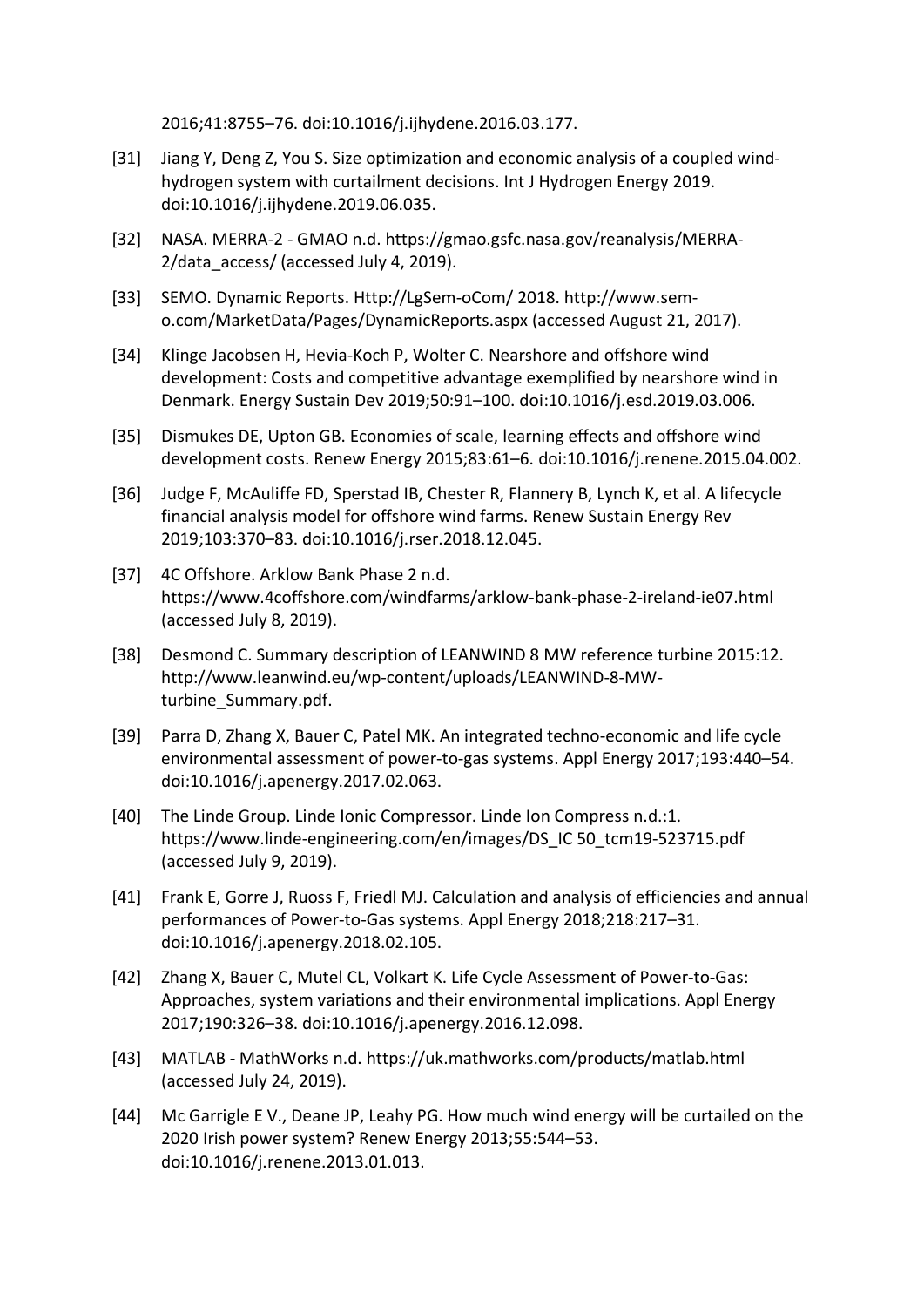- [45] Siemens SWT-2.3-108 2,30 MW Wind turbine n.d. https://en.wind-turbinemodels.com/turbines/647-siemens-swt-2.3-108#powercurve (accessed August 8, 2019).
- [46] Eirgrid. Wind Dispatch Down Reports Proposed Methodology for Calculating Curtailment and Constraint 2016. http://www.eirgridnortheastprojects.ie/sitefiles/library/EirGrid/New-Wind-DD-Calc-Methodology-2016-v1.2.pdf.
- [47] SEAI. Republic of Ireland Wind Atlas 2003 2003. http://www.seai.ie/uploadedfiles/RenewableEnergy/IrelandWindAtlas2003.pdf.
- [48] Ioannou A, Angus A, Brennan F. A lifecycle techno-economic model of offshore wind energy for different entry and exit instances. Appl Energy 2018;221:406–24. doi:10.1016/j.apenergy.2018.03.143.
- [49] Proost J. State-of-the art CAPEX data for water electrolysers, and their impact on renewable hydrogen price settings. Int J Hydrogen Energy 2019;4:4406–13. doi:10.1016/j.ijhydene.2018.07.164.
- [50] Aicher T, Iglesias M, Schaub G, M G. Arbeitspaket 5: Betrachtungen des Gesamtsystems im Hinblick auf Dynamik und Prozessintegration. Energie\Wasser-Praxis 2014;65:51–5.
- [51] European Commission. Case Search Competition European Commission 2017. https://ec.europa.eu/competition/elojade/isef/index.cfm?fuseaction=dsp\_result&pol icy area id=3 (accessed January 13, 2020).
- [52] 4C Offshore. Walney Phase 2 n.d. http://www.4coffshore.com/windfarms/walneyphase-2-united-kingdom-uk32.html (accessed September 10, 2019).
- [53] Visser E, Held A. Methodologies for estimating Levelised Cost of Electricity ( LCOE ) Implementing the best practice LCoE methodology of the guidance Methodologies for estimating Levelised Cost of Electricity ( LCOE ). Ecofys 2014:35.
- [54] Diesel prices around the world. GlobalPetrolPricesCom 2016. https://www.globalpetrolprices.com/diesel\_prices/ (accessed August 14, 2019).
- [55] European Environment Agency. Transport fuel prices and taxes in Europe n.d. https://www.eea.europa.eu/data-and-maps/indicators/fuel-prices-andtaxes/assessment-2 (accessed August 14, 2019).
- [56] Sharpe B, Muncrief R. Literature Review: Real-World Fuel Consumption of Heavy-Duty Vehicles in the United States, China, and the European Union. Int Counc Clean Transp 2015:1–27.
- [57] Edwards R, Hass H, LArive J-F, Lonza L, Maas H, Rickerad D. WELL-TO-WHEELS ANALYSIS OF FUTURE AUTOMOTIVE Appendix 2 - Version 4.a Reference List. 2014. doi:10.2790/95533.
- [58] Rajendran K, Gallachoir BO, Murphy JD, O'Gallachoir B, Murphy JD. The combined role of policy and incentives in promoting cost efficient decarbonisation of energy: A case study for biomethane. J Clean Prod 2019;219:278–90. doi:10.1016/j.jclepro.2019.01.298.